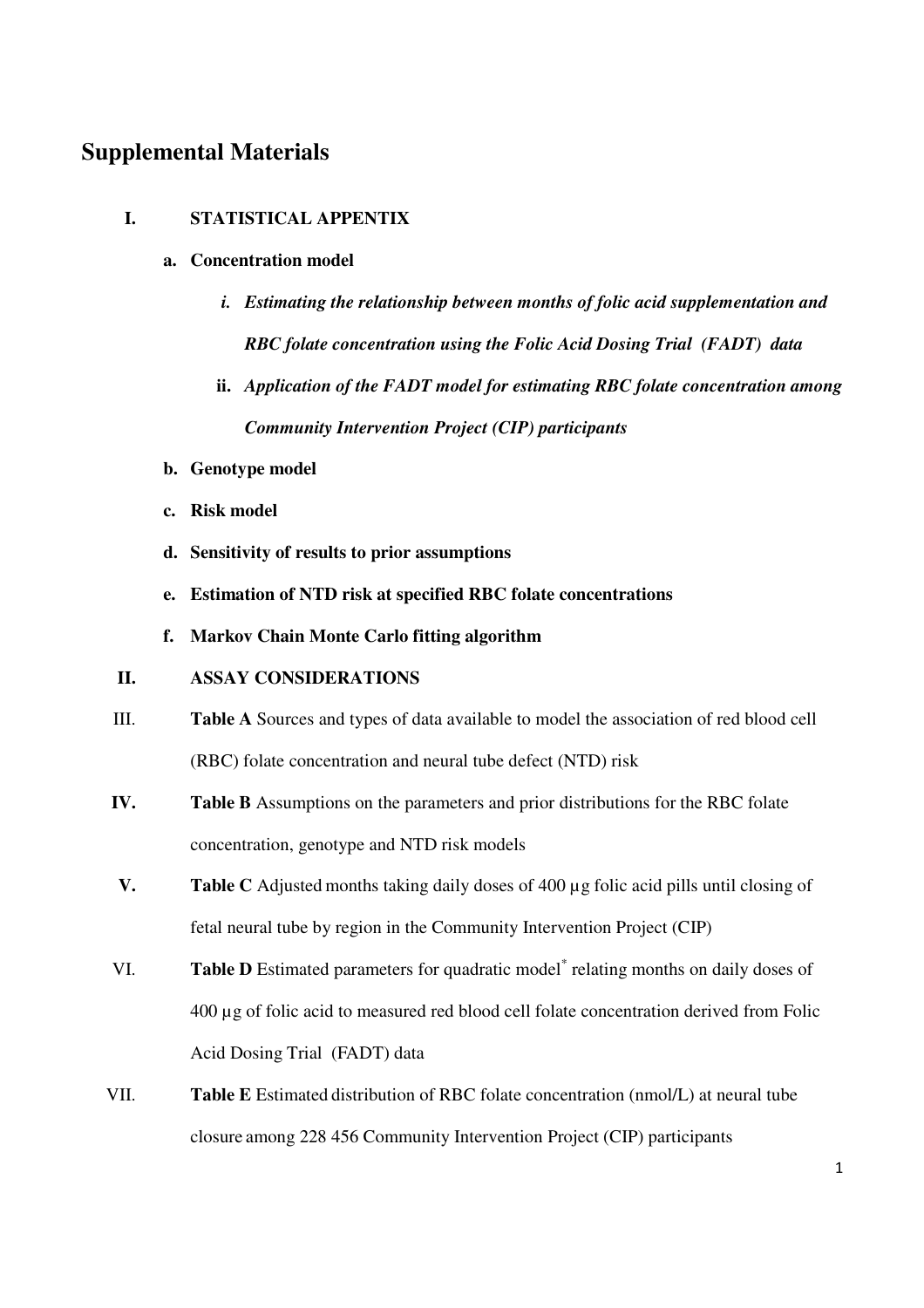- **VIII. Table F** Posterior estimates of the parameters of the concentration, genotype and risk model based on data from the Community Intervention Project (CIP).
	- IX. **Table G:** Estimated NTD risk per 10 000 births and 95% uncertainty intervalsfor the predicted NTD risk for various RBC folate concentrations among U.S. women
	- X. **Fig A** Sample selection Community Intervention Project (CIP)
	- **XI. Fig B** Sample selection Folic Acid Dosing Trial (FADT)
- XII. **Fig C** Observed and predicted RBC folate concentration (nmol/L) based on months consuming daily doses of 400 µg of folic acid by *MTHFR* 677 C to T genotype based on Folic Acid Dosing Trial (FADT) data
- XIII. **Fig D** Markov Chain Monte Carlo history plots (red = chain 1, black = chain2) and Gelman Rubin Statistic plots (red = Gelman Rubin Statistic, blue = between chain variance, green = within chain variance) for the intercept,  $\delta_0$  and log odds ratio,  $\delta_1$ , parameters in the assumed logistic regression relating estimated RBC folate concentration and NTD risk using data from the Community Intervention Project (CIP)
- XIV. **Fig E Impact of Alternative Priors** Ninety-five percent posterior uncertainty intervals for estimated NTD risk (per 10 000) associated with folate concentrations between 500 and 1500 nmol/L
- **XV. Fig F** RBC folate mean concentrations from controlled trials with subjects receiving ~400 µg folic acid per day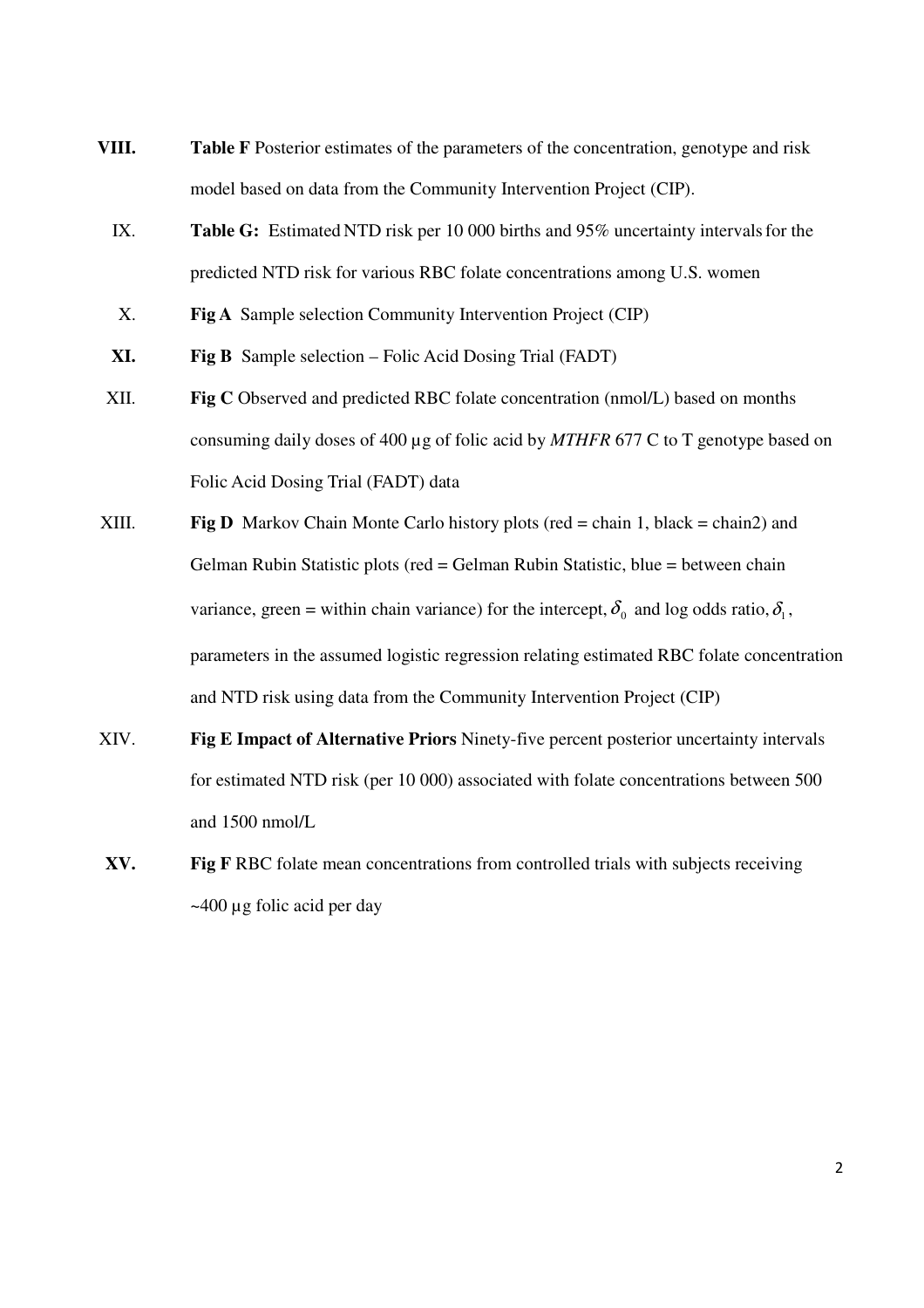#### **STATISTICAL APPENDIX**

#### **Concentration model**

# *Estimating the relationship between months of folic acid supplementation and RBC folate concentration using the Folic Acid Dosing Trial (FADT) data*

The FADT study was a comparison of folic acid dosing schemes in which one arm was comprised of 317 *MTHFR* genotyped women taking daily doses of 400 µg of folic acid. Among these women, 54 (17%) had the CC allele, 148 (47%) had the CT genotype, and 115 (36%) were TT. Measurements of RBC folate concentration were obtained from the participants prior to initiation of supplementation (0) months) and at 1, 3, and 6 month intervals after they began daily dosing. The distribution of measured RBC concentrations among FADT participants was highly skewed and, as a result, the natural logarithm of the measurements was used in constructing models relating time on pills (recorded as 0, 1, 3 and 6 months) and RBC folate concentration. A generalized estimating equation (GEE) approach, using an identity working correlation matrix, was used to estimate the standard errors associated with fitted model parameters to address the potential for correlation due to the repeated measurement of RBC folate within study participants. After assessing a variety of candidate models, a quadratic model was selected as the best descriptor of the association between months taking pills and RBC folate concentration on the basis of both visual assessments of model fit and comparison of model adequacy measures.<sup>1</sup> *MTHFR* genotype did not appear to alter the relationship between time on pills and subsequent RBC concentration (**Fig C**). Genotype, however, did significantly impact the baseline RBC folate concentration, with the CC allele having the highest concentration followed by CT and TT. As a result, the dose model selected as best representing the observed information in the FADT data, relating time on 400 µg folic acid pills and RBC folate concentration, is given by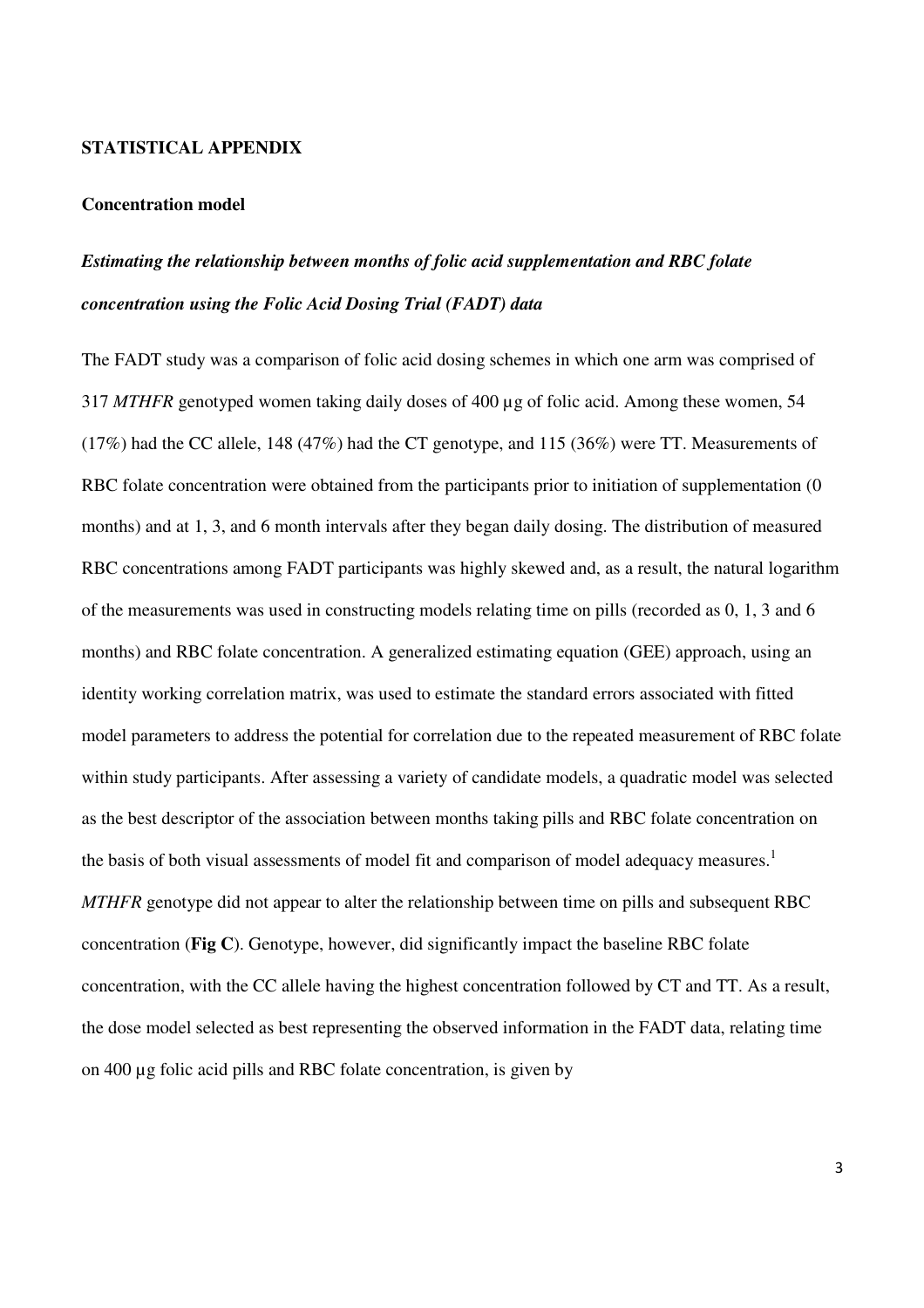$$
log(RBC_{ij}) = \beta_0 + \beta_1 CT_i + \beta_2 TT_i + \beta_3 \text{Month}_j + \beta_4 \text{Month}_j^2
$$
 [1]

where  $log (RBC_{ii})$  is the *i*th individual's measured log transformed RBC folate concentration in *Month*<sub>*i*</sub>  $(0, 1, 3 \text{ or } 6)$ ,  $CT_i$  takes the value of one if individual *i* has genotype CT, and  $TT_i$  takes the value of one if the individual *i* has genotype TT. The estimated parameters and correlation matrix for the parameters in the model are presented in **Table D,** along with the standard deviation associated with the model fit, defined as the square root of the average squared residual. Alternative working correlation matrices were evaluated as a sensitivity assessment, but no alternative selection resulted in meaningful variation in either the estimated parameters or their standard errors.

# *Application of the FADT model for estimating RBC folate concentration among Community Intervention Project (CIP)participants*

The model relating intake and RBC folate concentration given in equation 1 was modified to increase its applicability to members of the CIP cohort. Specifically, CIP participants from the southern region likely differ from the northern region FADT study participants in baseline RBC folate concentration.<sup>2-4</sup> To reflect this difference, we adjusted the FADT dose model by assuming that the RBC folate concentration for CIP study participant *i* at the time of neural tube closure can be modeled as

$$
log(RBC_i) \sim N(\mu_i, \sigma^2)
$$

where *log(RBCi)* is the natural log of the RBC folate concentration at closure for the *i*th woman in the CIP study population and  $\mu$  has the assumed form

$$
\mu_i = \beta_0 + \beta_1 CT_i + \beta_2 TT_i + \beta_3 \text{Month}_i + \beta_4 \text{Month}_i^2 + \beta_5 \text{South}_i. \tag{2}
$$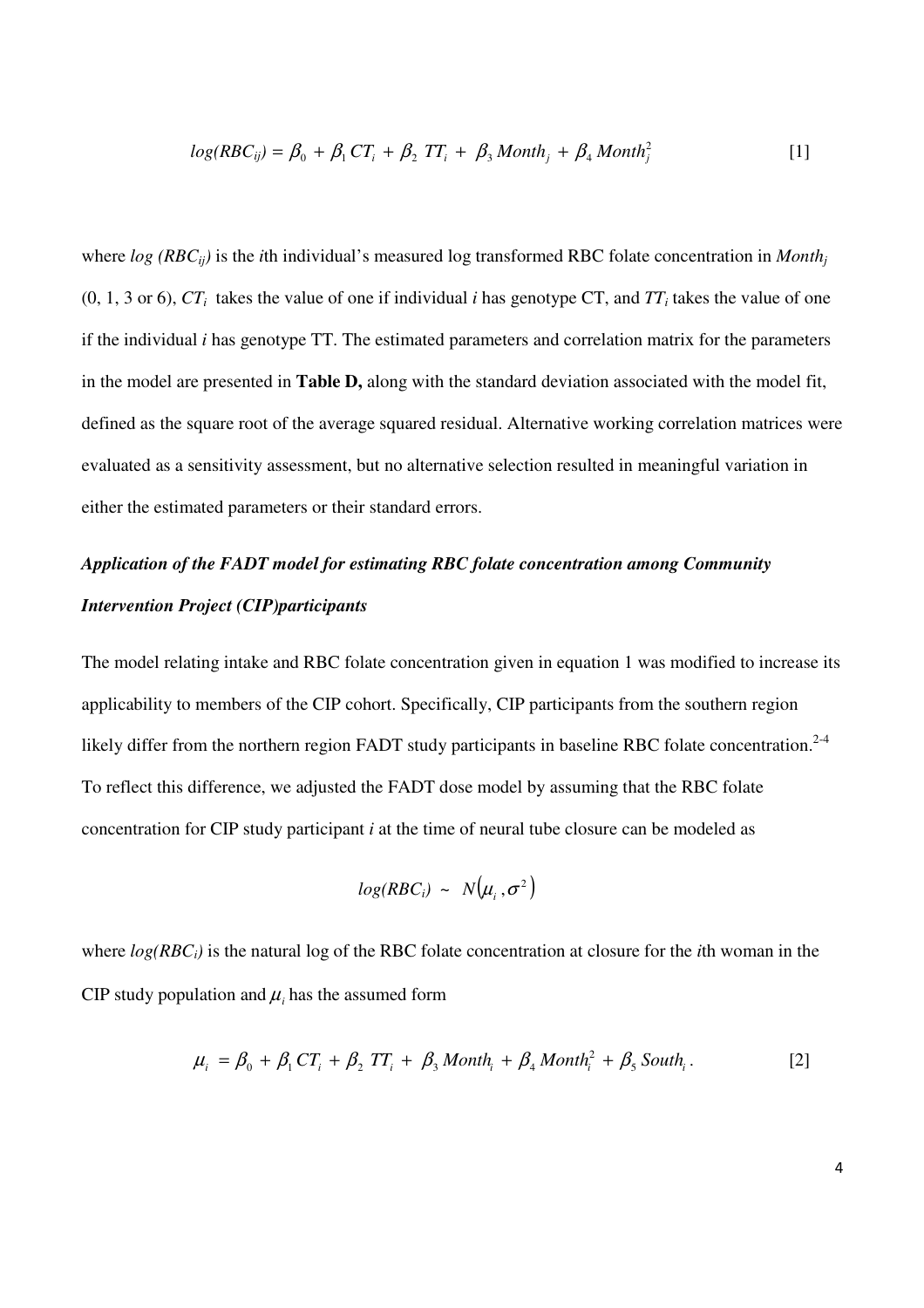In equation 2, *CTi* takes value one if individual *i* has genotype CT, *TTi* has value one if the individual is genotype TT, *Month<sup>i</sup>* is the months on pills for woman *i*, adjusted for compliance, from first clinic visit until date of NT closure, and *South*<sup>*i*</sup> takes value one if participant *i* resides in the southern region and zero if she resides in the north. Calculated months of folic acid supplement consumption is presented in **Table C.** To utilize equation 2 in the Bayesian analysis, we needed to develop prior estimates for all model parameters. Prior assumptions on  $\beta_0$ ,  $\beta_1$ ,  $\beta_2$ ,  $\beta_3$  and  $\beta_4$  were that these parameters follow a multivariate Normal prior distribution (MVN) reflecting the fit of the model to the FADT study population such that

$$
(\beta_0, \beta_1, \beta_2, \beta_3, \beta_4) \sim MVN(\underline{\beta}, \Sigma)
$$

where  $\beta$  and  $\Sigma$  are the estimated coefficients and the covariance matrix derived in the fit of the FADT data corresponding to the results presented in **Table B.** The term  $\beta_5$  in equation 2 reflects the difference in the mean log of RBC folate among women taking no supplemental pills due to residing in the South. Prior assumptions on the value of this parameter were based on data presented in Table 3 of Hao and colleagues<sup>2</sup> in which the ratio of the mean observed RBC folate concentration among southern to northern Chinese women aged 35-44 was 1.79, corresponding to a difference in mean log transformed folate concentration of 0.58. Comparison of Hao and colleagues's  $2$  southern Chinese women's mean estimate to that observed among northern Chinese women participating in the FADT <sup>56</sup> led to a south minus north difference in mean log RBC folate of 0.34. To reflect the uncertainty in our knowledge regarding regional differences in mean baseline log RBC folate concentration, we considered the prior distribution for the parameter reflecting the increase in baseline mean log RBC folate in the South to be

$$
\beta_{5} \sim N(0.45, 0.08^{2})
$$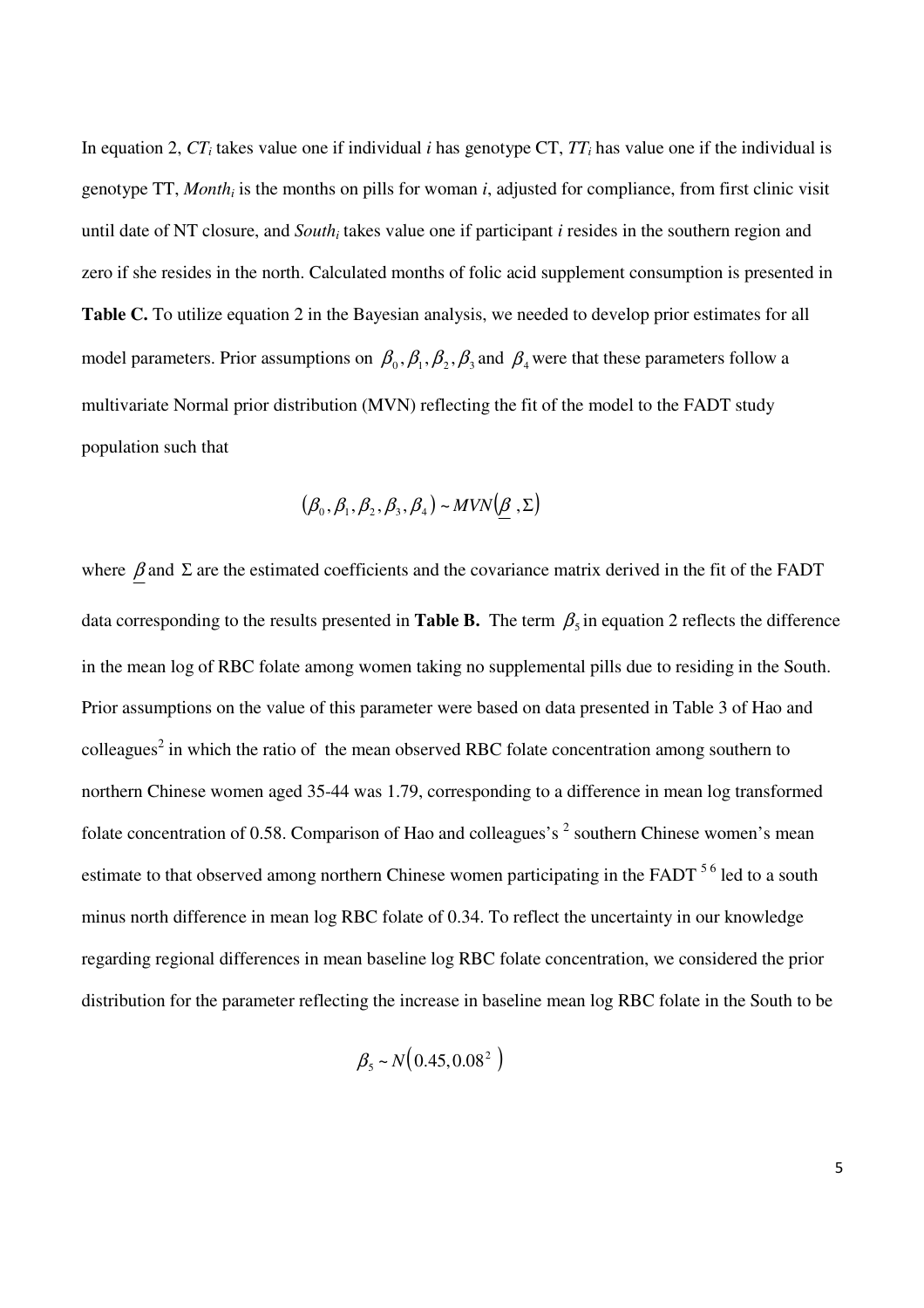leading to a prior 95% prior uncertainty interval (UI) of [0.29, 0.61] which captures both the estimate from Hao and that based on comparison of that result to the observed log concentrations observed among the northern women participating in the FADT study. The prior distribution for  $\sigma$ , the standard error of the assumed RBC concentrations about the modeled mean, was assumed to be uniform bounded between 0.1 and 0.5. This prior was selected both to allow substantial uncertainty concerning the adequacy of the model in the CIP population and to incorporate the estimated standard error observed in the analysis of the FADT data.

#### **Genotype model**

Analysis of the data from the FADT study indicated that *MTHFR* genotype exerts a meaningful influence on baseline RBC folate concentration. Because genotype information was not available for CIP study participants and because the distribution of *MTHFR* has been observed to differ dramatically between residents of northern and northern  $China<sup>34</sup>$ , we developed different models for genotype distribution for northern and southern participants. To do this, each CIP participant was assigned a set of variables  $CC_i$ ,  $CT_i$  and  $TT_i$  where  $CC_i = 1$  if individual *i* has MTHFR allele CC;  $CT_i = 1$  if individual *i* has the *MTHFR* allele CT; and *TTi=1* if individual *i* has *MTHFR* allele TT. We assumed two sets of probabilities,  $P_S(CC)$ ,  $P_S(CT)$  and  $P_S(TT)$ , for participants from the southern region and  $P_N(CC)$ ,  $P_N(CT)$ and  $P<sub>N</sub>(TT)$  for those from the North. For individual *i*, membership in one of the *MTHFR* genotypes was modeled using a multinomial distribution (*Mul*) with a sample size of one such that

$$
(CCi, CTi, TTi) \sim Mul(Ps(CC), Ps(CT), Ps(TT), 1, )
$$

if she is from the southern region and

$$
(CCi, CTi, TTi, ) \sim Mul(PN(CC), PN(CT), PN(TT), 1, )
$$

6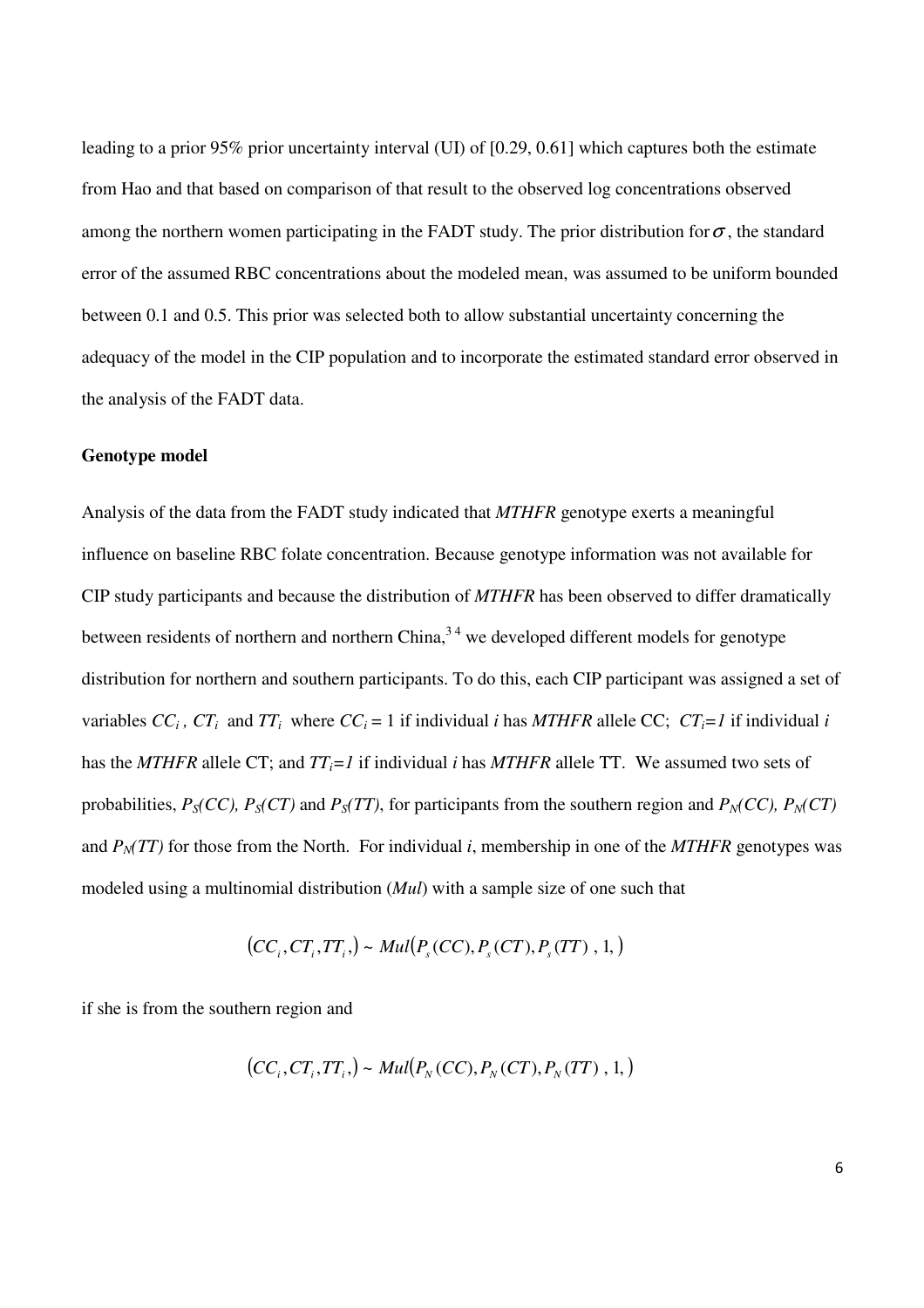if she is from the northern region. Dirichlet (*Dir*) priors were assumed for both  $P_S(CC)$ ,  $P_S(TT)$ ,  $P_S(TT)$ and  $P_N(CC)$ ,  $P_N(T)$ ,  $P_N(T)$ , and were based on one of two sources depending on the residence of study participants. For CIP study participants from the northern region, priors for the genotype probabilities were based on the observed genotype distribution in the entire cohort of the FADT study population (all participants in the study regardless of their assignment to a folic acid supplementation dosing regime). Among the total of 1194 FADT participants, the observed distribution of genotypes was  $CC = 196$  $(16\%)$ , CT = 559 (47%) and TT = 439 (37%) leading to a prior for northern region CIP participants of *Dir* (196, 559, 439). The Dirichlet prior for the southern region was based on available information from the literature. Mao and colleagues (Table 2)<sup>4</sup> reported probabilities of  $P(CC) = 0.39$ ,  $P(CT) = 0.53$  and *P(TT)* = 0.08 among 217 female Han women from the southern region of China. In an ethnically similar population also from southern China, Wilcken and colleagues (Table  $2$ )<sup>3</sup> reports identical allele probabilities among 430 genotyped females. Combining these data leads to a Dirichlet prior for the genotype probabilities among southern participants in the CIP study of *Dir*(252, 343, 52).

#### **Risk model**

A logistic regression model was used to relate the log odds of having a child or fetus with an NTD among CIP study participants to the estimated log RBC concentration at neural tube closure. The form of the model used is

$$
log(O_i) = \delta_0 + \delta_1 * log(RBC_i)
$$
 [3]

where, if  $p_i$  is the probability of subject *i* having a child with a NTD, then

$$
log(O_i) = log(p_i/(1-p_i)).
$$

The parameter  $\delta_0$  in equation 3 represents the log odds of having a child with an NTD when a woman's RBC folate concentration is equal to one nmol/L and  $\delta_i$  is the log odds ratio reflecting the increase in the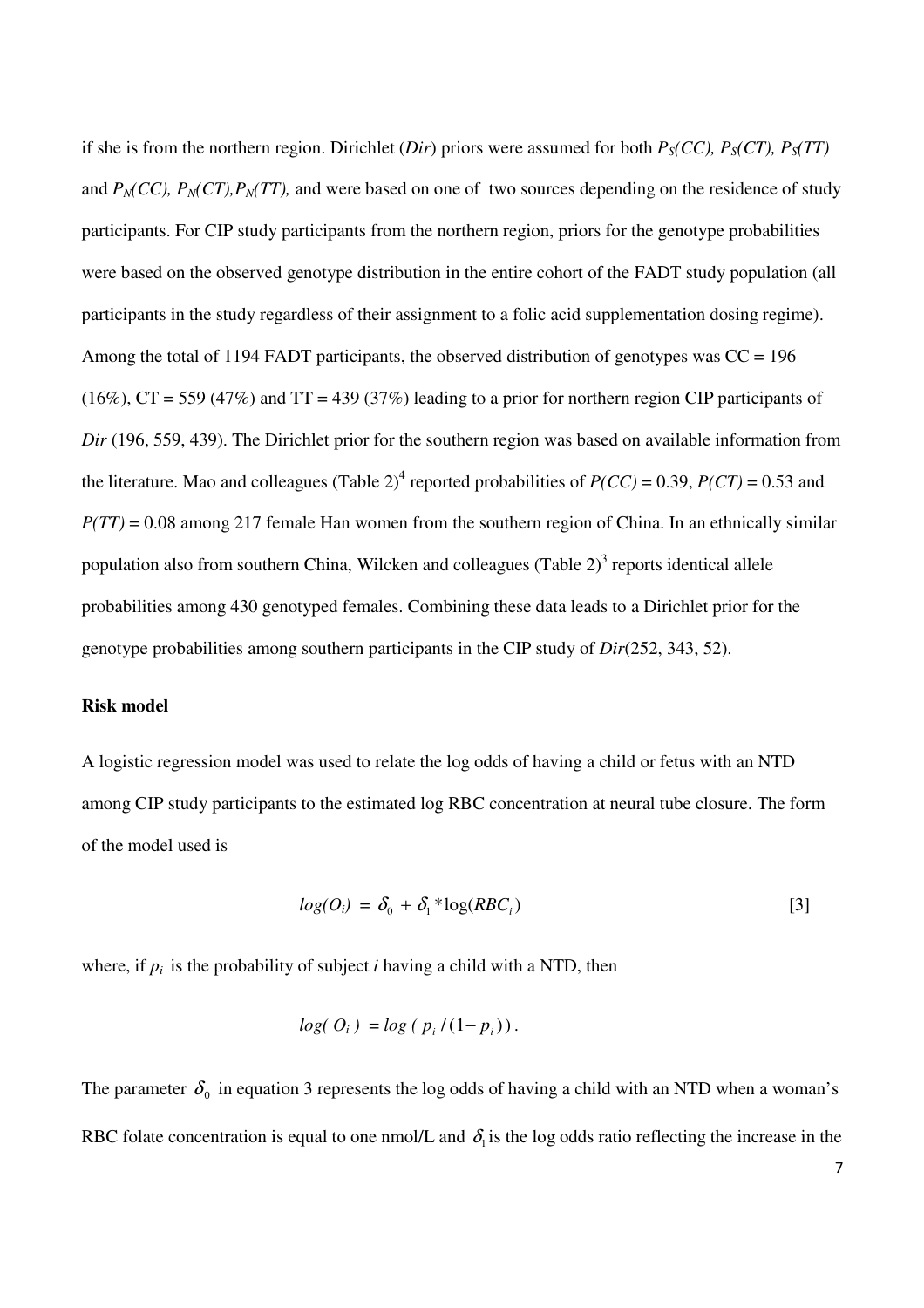odds of an NTD for an increase in RBC folate of 2.72 (or  $e^1$ ) nmol/L. Prior values for the parameters in equation 3 were selected to be non-informative with means reflecting the background level of NTD risk in the Chinese population <sup>7</sup> of approximately 10 NTDs per 10 000 pregnancies for  $\delta_0$  and no effect of RBC folate concentration for  $\delta_1$ . To reflect this, we assumed  $\delta_0$  and  $\delta_1$  to follow a multivariate normal prior distribution such that

$$
\begin{bmatrix} \delta_0 \\ \delta_1 \end{bmatrix} \sim MVN \left[ \begin{bmatrix} -7 \\ 0 \end{bmatrix}, \begin{bmatrix} 16 \\ \rho \sqrt{16*100} \\ 0 \end{bmatrix}, \begin{bmatrix} 16/100 \\ 100 \end{bmatrix} \right]
$$

Note that the assumed prior variance for  $\delta_0$  implies a 95% prior uncertainty for the risk at 1 nmol/L ranging from 0.2 to 460 NTDs per 10 000 pregnancies. Similarly, the large prior variance of 10 for  $\delta$ was selected to place minimal weight on the assumed prior mean. The correlation coefficient,  $\rho$ , relating  $\delta_0$  and  $\delta_1$  was assumed to follow a uniform prior distribution bounded by -1 and 1.

.

#### **Markov Chain Monte Carlo fitting algorithm**

A Markov Chain Monte Carlo (MCMC) algorithm was used to derive posterior estimates of the model parameters <sup>8</sup> using WinBUGS 1.4.3 software. The MCMC updating process was comprised of two chains, each with differing initial values for the parameters of the risk model, with each chain run for 100,000 iterations. In one chain, initial values for all parameters were set to the means of the assumed prior distributions. Initial values for the parameters of the risk model in the second chain were set to the estimated values derived in a logistic regression relating a single fixed estimate of RBC dose for each participant to the observed collection of NTD outcomes. The prior dose estimates for this fit were predicted using equation 2 with the parameters of the dose model set to their assumed prior means and the variables  $CT_i$  and  $TT_i$  set to their prior means of 0.53 and 0.08 for CIP participants from the southern region and 0.47 and 0.37 for study participants from the northern region. Fitting this regression lead to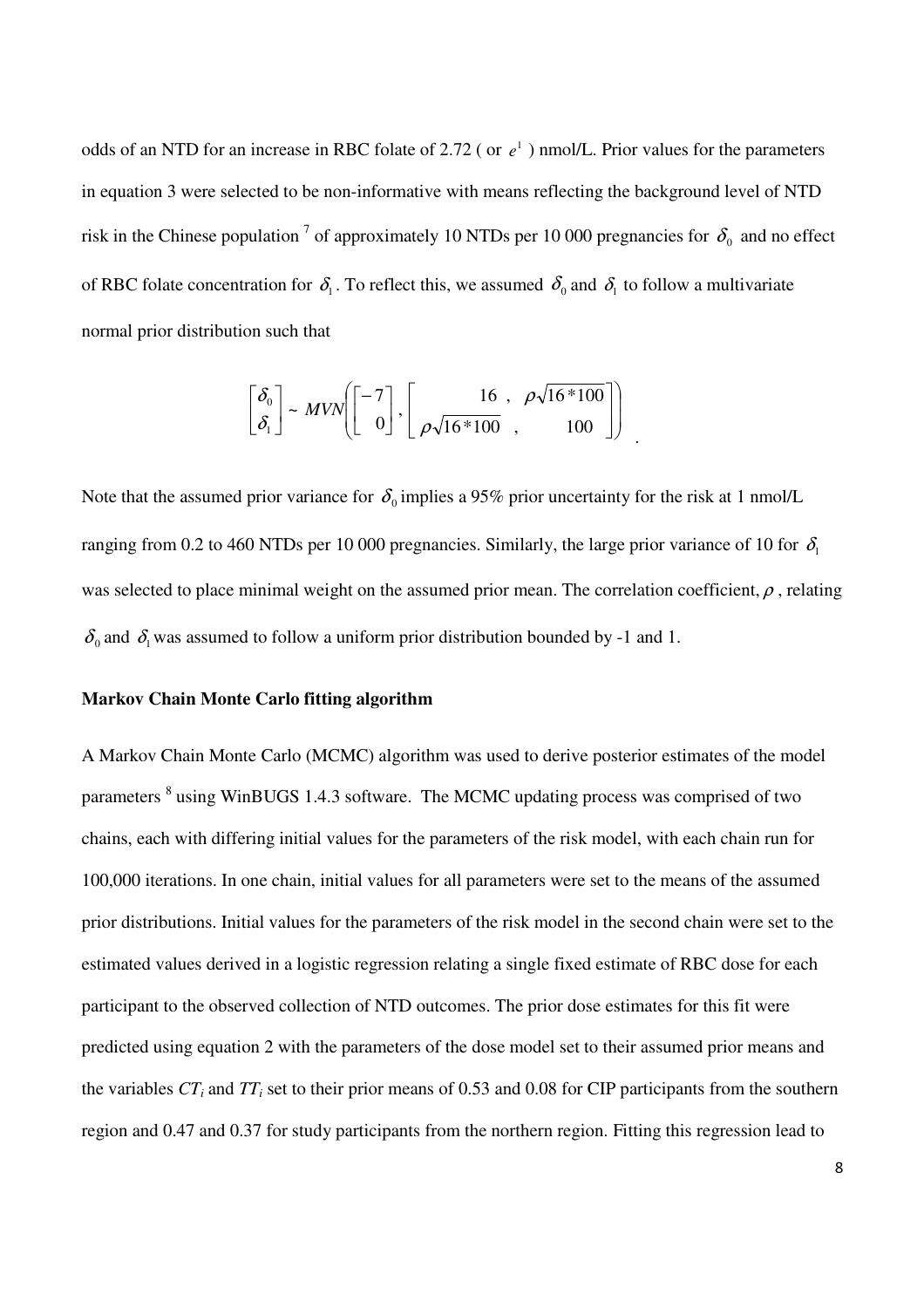initial values for the risk model parameters of 18 for  $\delta_0$  and -3 for  $\delta_1$ . To increase the likelihood of convergence to the true posterior, we discarded the initial 40,000 iterations for each chain as burn-in samples. The history plots for the parameters of the risk model and Gelman-Rubin statistic<sup>8</sup> plots for these parameters are presented in **Fig F**. Evaluation of these plots indicates that convergence appears likely after the assumed 40 000 iteration burn in for these parameters. Similar evidence indicated likely convergence for all other model parameters. After discarding the initial 40 000 samples, we retained only every  $6<sup>th</sup>$  sample from the remaining 60 000 iterations of each chain to reduce autocorrelation. The remaining 10 000 samples from each chain were then combined leading to a final set of 20 000 posterior samples on which all summary statistics were based. We summarized the central tendency of the estimated posterior distribution using the median and the uncertainty associated with the estimates using a 95% equal tailed posterior interval defined by the  $2.5<sup>th</sup>$  and 97.5<sup>th</sup> percentiles of the 20 000 samples. Posterior estimates for all model parameters are given in **Table F.**

#### **Estimation of NTD risk at specified RBC folate concentrations**

Posterior estimates of NTD risk presented in **Table 1, Fig 4 and Table G** were derived based on the posterior samples of the risk model parameters. To illustrate, let  $\delta_0^j$  and  $\delta_1^j$  be the jth, j = 1, 2, ...20 000, sample from the posterior distribution for these parameters. Let *rbc* be an assumed fixed value for RBC folate concentration. Then the corresponding jth posterior sample for the NTD risk given *rbc*, *Pj|rbc*, was estimated as

$$
P_j|rbc = \frac{e^{\delta_0^j + \delta_1^j \ln(rbc)}}{1 + e^{\delta_0^j + \delta_1^j \ln(rbc)}}.
$$

Alternatively, given a specified NTD risk of *P*, we used the equation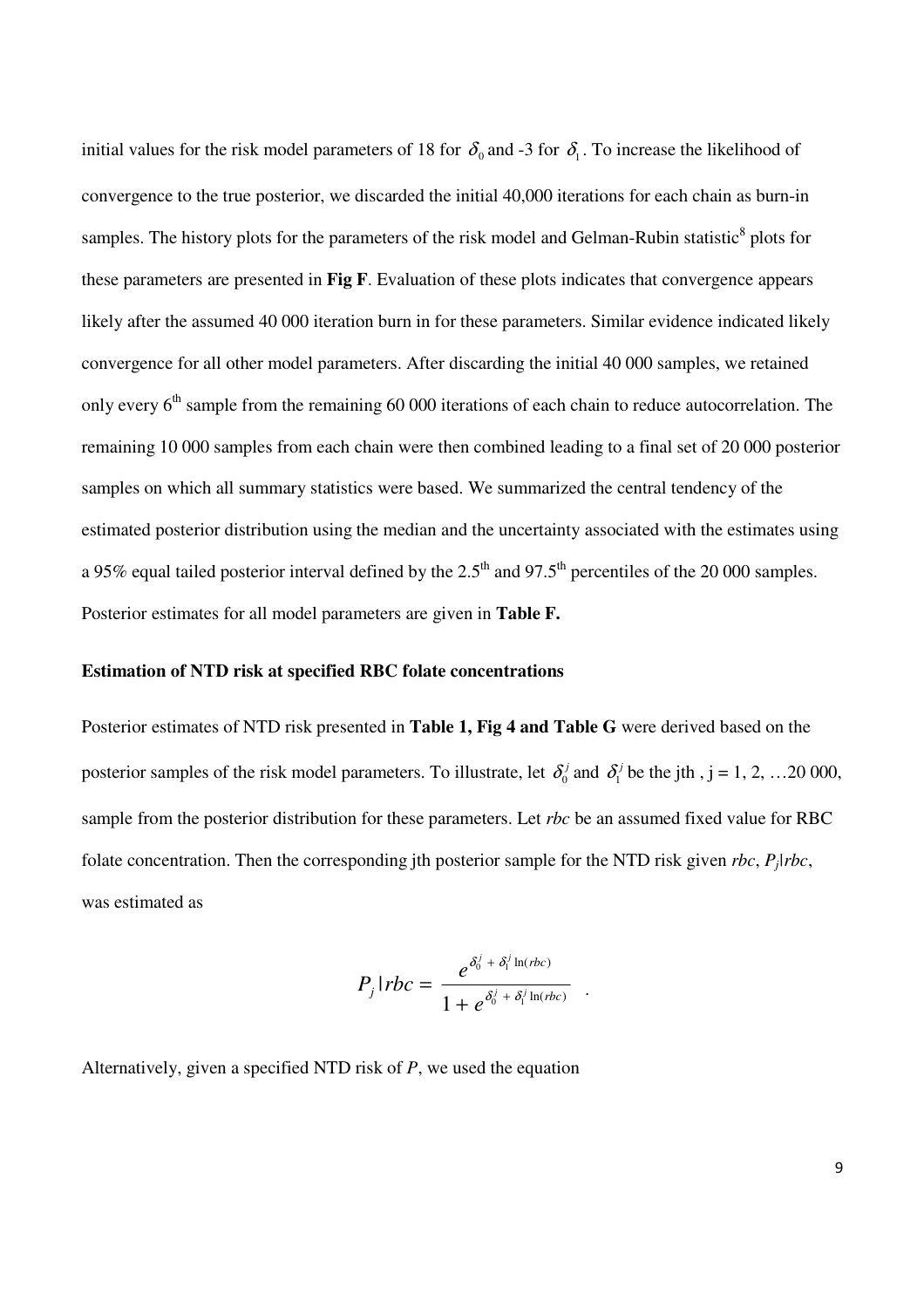$$
rbc_j|P = \frac{1}{\delta_1^j} \left[ \log \left( \frac{P}{1-p} \right) - \delta_0^j \right]
$$

to derive posterior estimates of the RBC folate concentration, *rbc<sup>j</sup>* , associated with an NTD risk equal to *P*.

To generate estimates of NTD prevalence before and after fortification in the U.S. the model was applied to published RBC folate concentrations.  $910$  The published RBC folate concentration centiles were normalized to the method used in papers by both the Daly and Hao, using a standardizing equation generated from Pfeiffer 2011<sup>11</sup> - NHANES RBC folate [nmol/L] = (Dublin RBC folate [nmol/L]  $*$ 0.7876) + 34.2802 [nmol/L]-personal communication. These adjusted RBC folate concentrations were used to generate a modeled population with a similar distribution of RBC folate concentration, and then the modeled associations in the Chinese data were used to predict NTD prevalence in that modeled U.S. population.

#### **Sensitivity of results to prior assumptions**

The sensitivity of the estimates to assumptions on the prior distributions was evaluated by comparing the estimated posteriors derived under the assumptions described above with those developed using alternative priors for the parameters of the risk model and for the variance of the log RBC folate concentrations about their assumed mean, which is the prior for  $\sigma^2$  in the assumed distribution for  $log(RBC_i)$ . Data on observed NTD risk for participants in the study reported by Daly and colleagues<sup>12</sup> were obtained through personal communication with Dr. Anne Molloy (co-author). These data allowed estimation of the proportion of participants in each decile of the distribution of measured RBC folate concentrations who had a child with an NTD. Confidence intervals for the observed proportion of study participants with an NTD within each of the deciles of RBC folate concentration were derived using the methods outlined by Daly and colleagues.<sup>12</sup> No information from the Daly and colleagues analysis was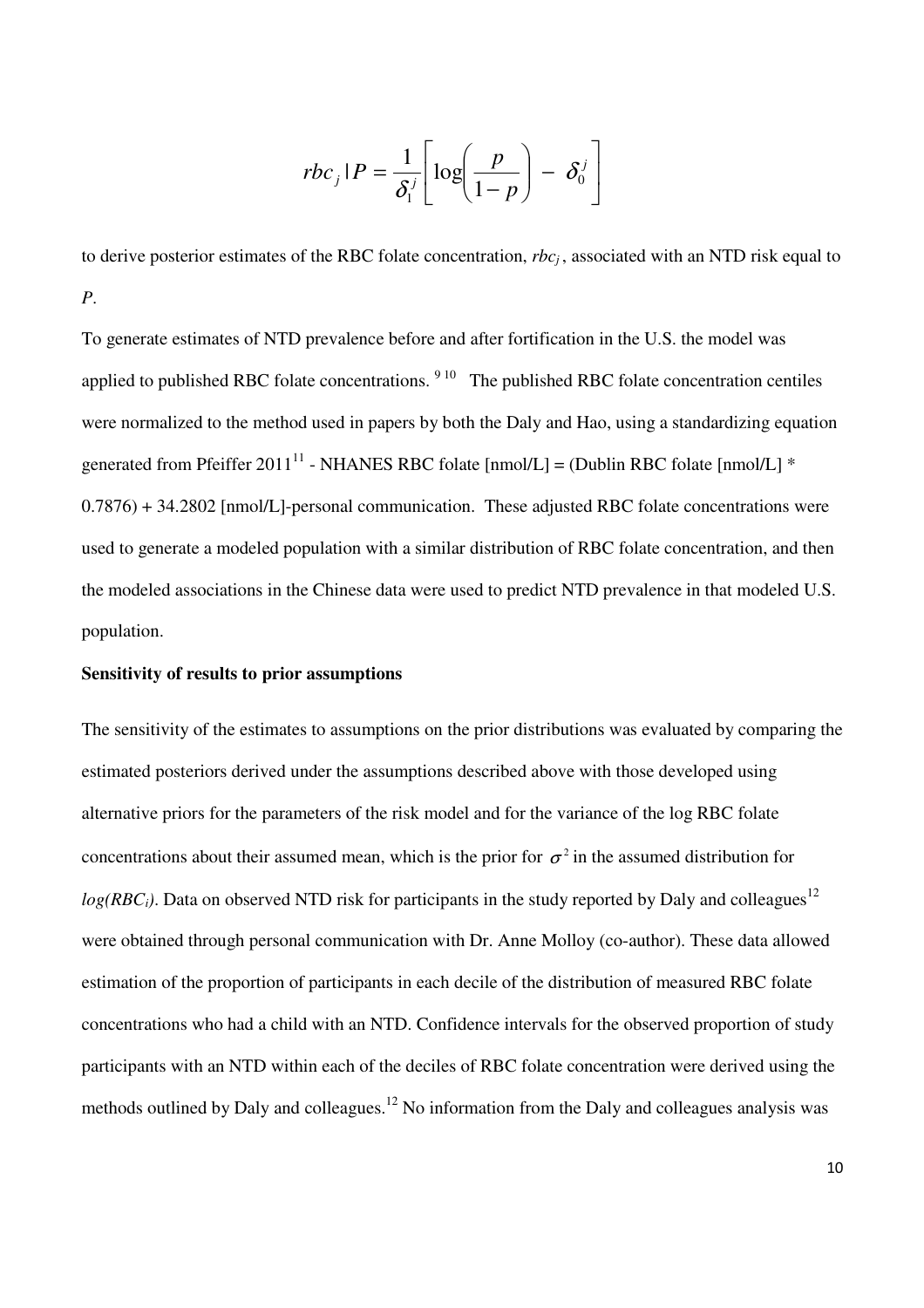utilized to inform development of prior estimates for any parameters in the genotype, concentration, or risk models. This exclusion enabled comparison of modeled results with those from Daly's original analysis. However, the alternative prior for the parameters of the risk model had identical covariance as that for the primary analysis but had mean values of  $\delta_0 = 1.6$  and  $\delta_1 = -1.2$ . These choices correspond to the estimates presented in Daly and colleagues  $12$  from their fit of a logistic regression model relating measured RBC folate concentrations and NTD risk in an Irish population. We stress that these priors were evaluated only after we completed our analysis with the first set of assumed priors described in the main text and that the Daly results were not utilized in any other way in this analysis other than this sensitivity assessment. This exclusion of Daly's finding was done to facilitate a comparison of our results with theirs.

In addition, we considered an alternative gamma (γ) prior for the variance of the log RBC folate concentration about the mean with parameters of 0.01 and 0.01. This highly uninformative comparison prior was selected to ensure that our use of the uniform prior for the variance over a potentially limited range did not constrict possible values for the posterior estimates of the parameters of the risk model. Use of the Daly estimates as priors for the risk model resulted in slightly higher median posterior estimates of NTD risk at RBC concentrations less than 400 nmol/L. However, these RBC concentrations were below the range of folate concentrations estimated to occur among the CIP participants. In the range of folate concentrations of primary interest in our analysis, approximately 500 to 1500 nmol/L, use of the Daly-based prior resulted in no meaningful changes in the results presented in this paper. To illustrate, **Fig E** shows the 95% posterior uncertainty intervals for NTD risk derived under the two prior assumptions across this folate concentration range. Notice that there is substantial overlap in the uncertainty intervals associated with the NTD risk posterior estimates. Results under the alternative gamma prior for the dose model standard error were virtually identical to those produced when the standard error of the RBC concentrations was assumed to follow the uniform prior.

11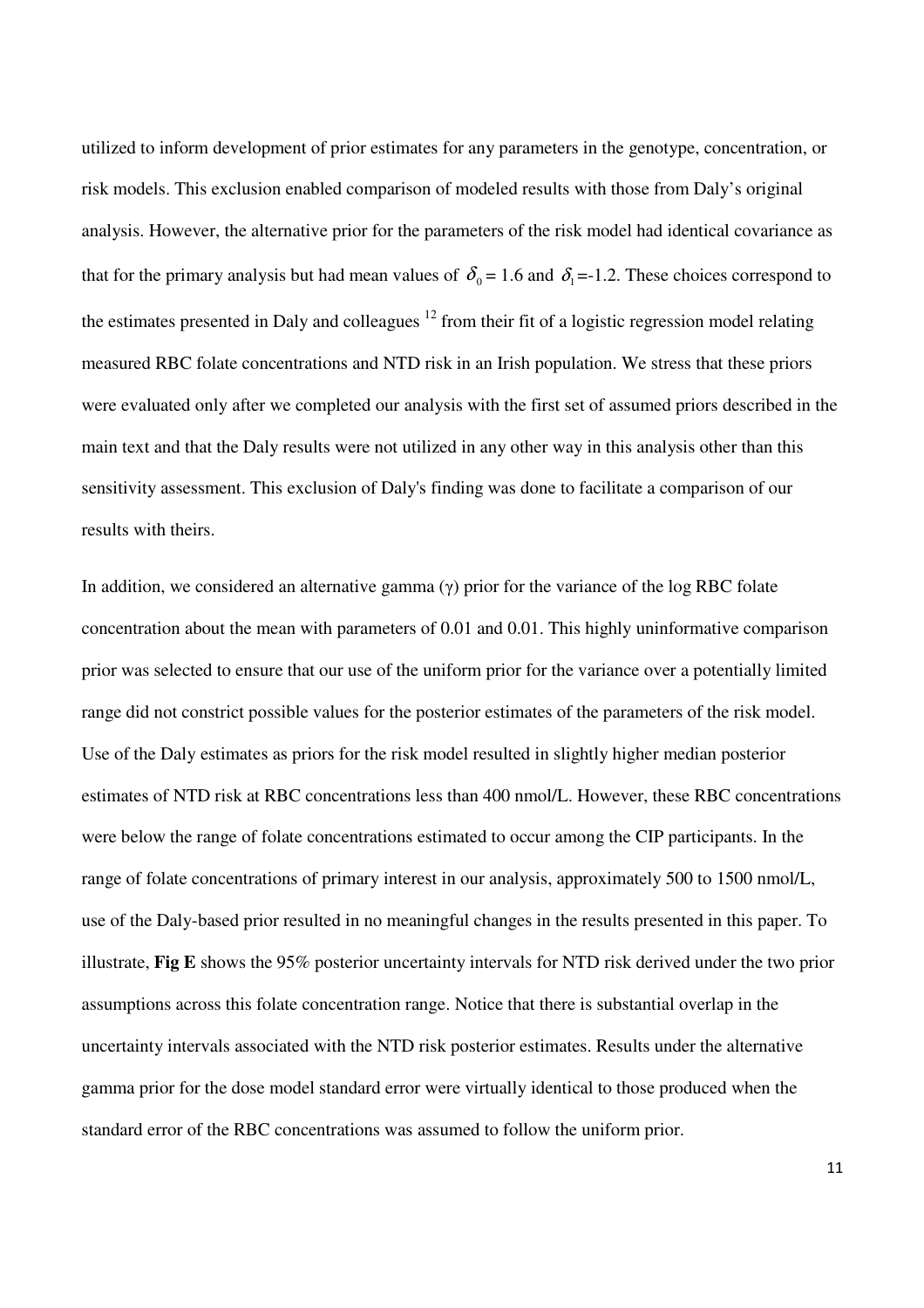Due to the large amount of prior evidence available for the genotype model, we did not assess implications of deviations in the prior assumptions for these parameters. In addition, due to the large number of parameters in the concentration model, the availability of the FADT data and the large uncertainty placed on the parameter relating the change in baseline RBC concentration between regions, we did not assess prior assumptions for the concentration model beyond the evaluation of the impact of the prior assumption on the standard error of individual RBC folate concentrations about the assumed mean.

#### **ASSAY CONSIDERATIONS**

When comparing the RBC folate concentration estimates presented in this paper with those of other populations, there are a number of points to consider. First, the assays used to measure RBC folate concentrations vary widely and standardization and comparison between individual assays can be impossible.<sup>13 14</sup> Fortuitously, the microbiological assay used in the FADT  $<sup>5</sup>$  utilized the same</sup> methodology as the Daly and colleagues  $12$  study. Recent studies have shown differences in measurement even among microbiological assays (with different calibrators and microorganisms); however, conversions are available to enable some general comparisons, with appropriate important caveats.11 13 Using the microbiological assay calibrated with 5' methylTHF (as is currently done by NHANES), RBC folate concentrations corresponding with the 6 NTD per 10 000 births risk (1180 nmol/L; 95%UI 1050 to 1340) would be 964 nmol (95% UI 861 to 1090 nmol/L).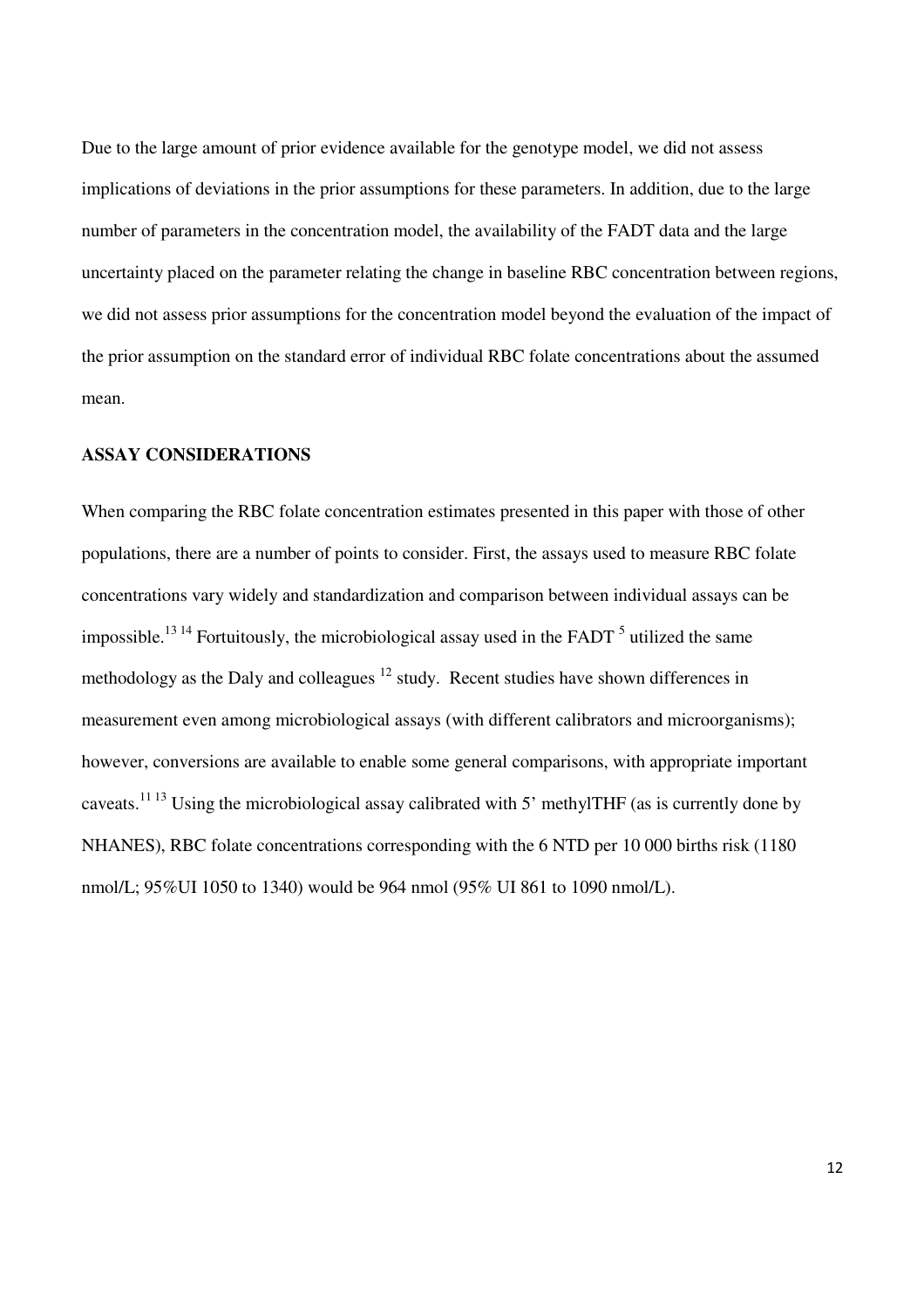#### **References:**

- 1. Pan W. Akaike's information criterion in generalized estimating equations. Biometrics 2001;57(1):120-5.
- 2. Hao L, Ma J, Stampfer MJ, et al. Geographical, Seasonal and Gender Differences in Folate Status among Chinese Adults. J Nutr 2003;133(11):3630-35.
- 3. Wilcken B, Bamforth F, Li Z, et al. Geographical and ethnic variation of the 677C>T allele of 5,10 methylenetetrahydrofolate reductase (MTHFR): findings from over 7000 newborns from 16 areas world wide. Journal of medical genetics 2003;40(8):619-25.
- 4. Mao R, Fan Y, Chen F, et al. Methylenetetrahydrofolate reductase gene polymorphisms in 13 Chinese ethnic populations. Cell biochemistry and function 2008;26(3):352-8.
- 5. Hao L, Yang Q-H, Li Z, et al. Folate status and homocysteine response to folic acid doses and withdrawal among young Chinese women in a large-scale randomized double-blind trial. Am J Clin Nutr 2008;88(2):448-57.
- 6. Crider KS, Zhu JH, Hao L, et al. MTHFR 677C->T genotype is associated with folate and homocysteine concentrations in a large, population-based, double-blind trial of folic acid supplementation. Am J Clin Nutr 2011;93(6):1365-72.
- 7. Berry RJ, Li Z, Erickson JD, et al. Prevention of neural-tube defects with folic acid in China. China-U.S. Collaborative Project for Neural Tube Defect Prevention. N Engl J Med 1999;341(20):1485-90.
- 8. Gelman A. Bayesian data analysis. 2nd ed. Boca Raton, Fla.: Chapman & Hall/CRC, 2004.
- 9. Pfeiffer CM, Hughes JP, Lacher DA, et al. Estimation of trends in serum and RBC folate in the U.S. population from pre- to postfortification using assay-adjusted data from the NHANES 1988-2010. The Journal of nutrition 2012;142(5):886-93.
- 10. Branum AM, Bailey R, Singer BJ. Dietary supplement use and folate status during pregnancy in the United States. The Journal of nutrition 2013;143(4):486-92.
- 11. Pfeiffer CM, Zhang M, Lacher DA, et al. Comparison of serum and red blood cell folate microbiologic assays for national population surveys. The Journal of nutrition 2011;141(7):1402-9.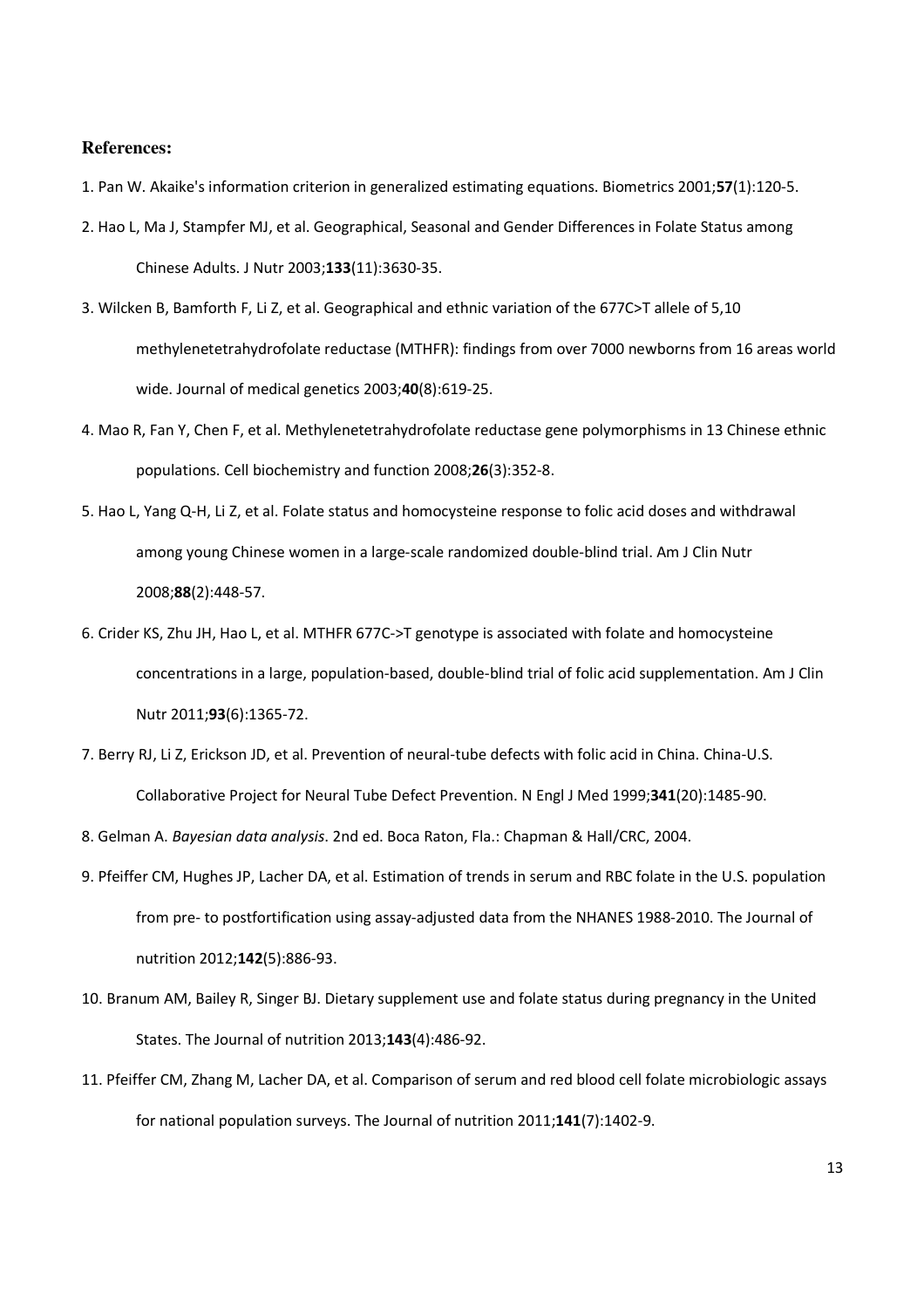- 12. Daly LE, Kirke PN, Molloy A, et al. Folate levels and neural tube defects. Implications for prevention. JAMA 1995;274(21):1698-702.
- 13. Pfeiffer C, Fazili Z, Zhang M. Folate analytical methodology. In: Bailey LB, ed. Folate in Health and Disease. 2nd ed: CRC Press, Taylor and Francis Group, 2009.
- 14. Fazili Z, Pfeiffer CM, Zhang M, et al. Erythrocyte Folate Extraction and Quantitative Determination by Liquid Chromatography-Tandem Mass Spectrometry: Comparison of Results with Microbiologic Assay. Clin Chem 2005;51(12):2318-25.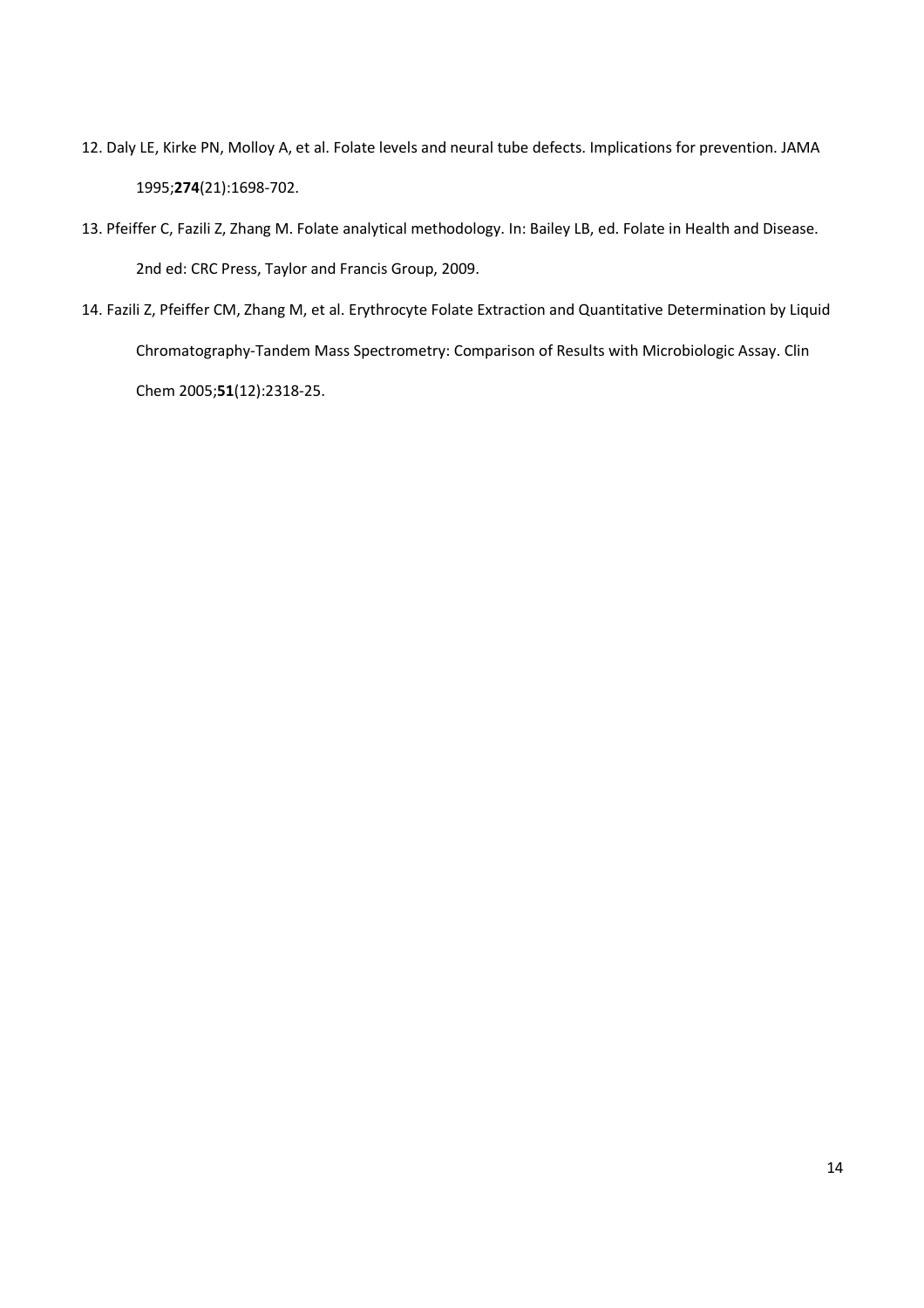**Table A** Sources and types of data available to model the association of red blood cell (RBC) folate concentration and neural tube defect (NTD) risk

| <b>Sources</b>                                                          | Data Available                                                                                                                 |  |  |  |  |
|-------------------------------------------------------------------------|--------------------------------------------------------------------------------------------------------------------------------|--|--|--|--|
| Community Intervention Project<br>(CIP) (individual level data)'        | Pregnancy outcome: NTD Yes vs. No                                                                                              |  |  |  |  |
|                                                                         | Folic acid supplement use: Yes vs. No                                                                                          |  |  |  |  |
|                                                                         | Folic acid supplement dose: all $400 \mu g/d$                                                                                  |  |  |  |  |
|                                                                         | Pill taking compliance (% compliance from pill count)                                                                          |  |  |  |  |
|                                                                         | Date of last menstrual period                                                                                                  |  |  |  |  |
|                                                                         | Pill start and stop date                                                                                                       |  |  |  |  |
|                                                                         | Region: From northern (Hebei) or southern (Zhejiang and<br>Jiangsu) regions                                                    |  |  |  |  |
| Folic Acid Dosing Trial (FADT)<br>(individual level data) <sup>56</sup> | RBC folate concentrations at enrollment, 1, 3, and 6 months of<br>folic acid supplementation for the $400 \mu g/d$ dose groups |  |  |  |  |
|                                                                         | Region: All from northern Region (Hebei)                                                                                       |  |  |  |  |
|                                                                         | Folic acid supplement dose: all $400 \mu g/d$                                                                                  |  |  |  |  |
|                                                                         | Pill taking compliance (% compliance from pill count)                                                                          |  |  |  |  |
|                                                                         | MTHFR 677 genotypes northern region                                                                                            |  |  |  |  |
|                                                                         | Baseline RBC folate concentrations in northern Chinese women                                                                   |  |  |  |  |
| Literature                                                              | Baseline RBC folate concentrations in southern Chinese<br>women <sup>2</sup>                                                   |  |  |  |  |
|                                                                         | $MTHFR 677$ genotype distribution southern Chinese $34$                                                                        |  |  |  |  |
|                                                                         |                                                                                                                                |  |  |  |  |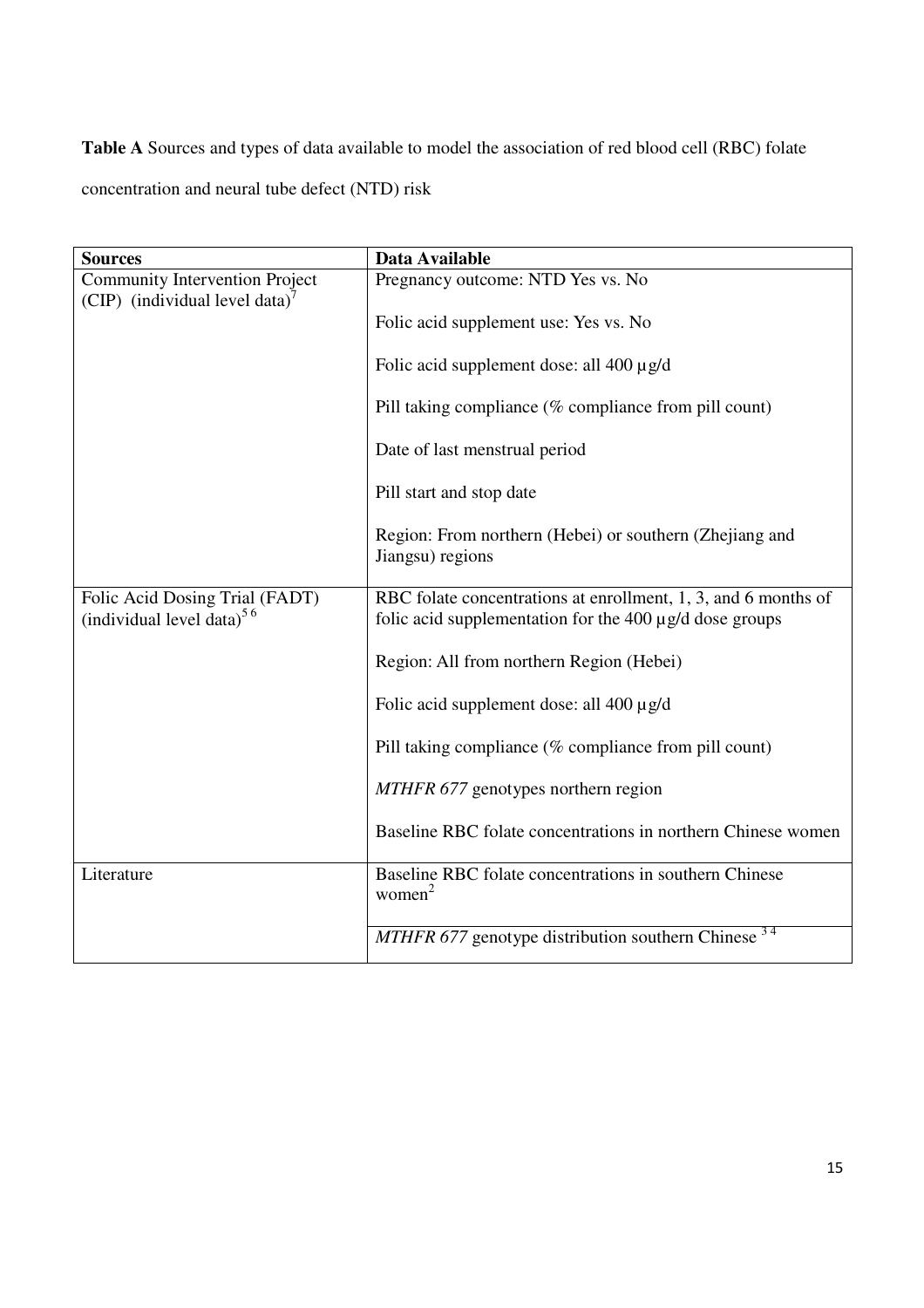**Table B** Assumptions on the parameters and prior distributions for the RBC folate concentration, genotype and NTD risk models

| <b>Models</b><br><b>Model Output</b>                                       | <b>Assumed</b><br><b>Distribution</b>                                                                                                                                                  | <b>Model Parameters</b>                                                                                                                                   | <b>Prior Distribution*</b>                                                               | Data<br>Source <sup>†</sup>                                                 |
|----------------------------------------------------------------------------|----------------------------------------------------------------------------------------------------------------------------------------------------------------------------------------|-----------------------------------------------------------------------------------------------------------------------------------------------------------|------------------------------------------------------------------------------------------|-----------------------------------------------------------------------------|
| <b>RBC</b> Dose<br><b>Model Natural</b><br>log RBC Folate<br>Concentration | Normal with mean<br>reflecting the<br>background<br>concentration of log<br>RBC folate, MTHFR<br>genotype, change in<br>background log<br>concentration due in<br>pill consumption and | Background log<br>concentration,<br>change in<br>background to<br>genotype, and<br>change in log<br>concentration due to<br>folic acid<br>supplementation | Multivariate normal with<br>mean and covariance<br>provided in supplemental<br>materials | $FADT^6$<br>Analysis                                                        |
|                                                                            | difference in log<br>concentration due to<br>region of residence<br>with variance $\sigma^2$                                                                                           | Change in log<br>concentration due to<br>residence in northern<br>region<br>$\sigma^2$                                                                    | Normal (-0.45, 0.08)<br>Uniform $(0.1, 0.5)$                                             | Hao et<br>$al^2$ ,<br>$FADT^6$<br>Analysis<br>FADT <sup>6</sup><br>Analysis |
| Genotype<br><b>Model</b><br><b>MTHFR</b><br>Genotype<br>Distribution       | Multinomial with<br>genotype probabilities<br>CC_S, CT_S and<br>TT_S for the southern<br>region and CC_N,                                                                              | $CC_S, CT_S$ and<br>TT S                                                                                                                                  | Dirichlet (252,343, 52)                                                                  | Wilcken<br>et $al^3$ ,<br>Mao et<br>$al^4$                                  |
|                                                                            | CT_N and TT_N for<br>the northern region                                                                                                                                               | $CC_N$ , $CT_N$ and<br>TT_N                                                                                                                               | Dirichlet(196,559,439)                                                                   | FADT <sup>6</sup>                                                           |
| <b>Risk Model</b><br>Log Odds of<br><b>NTD Risk</b>                        | Logistic regression<br>model such that<br>$log(odds NTD) = \delta_0 +$<br>$\delta$ <sup>*</sup> log RBC                                                                                | $\delta_{\scriptscriptstyle 0}$<br>$\delta_{1}$                                                                                                           | Normal (-7, 16)<br>Normal (0, 100)                                                       | Berry et<br>$al^7$                                                          |

\*The prior distribution is the assumed distribution for the unknown model parameters prior to

incorporating the information on months taking pills and NTD outcome observed in the CIP. It represents initial beliefs about the values of the model parameters that are then updated in the Bayesian estimation process based on the observed information.

†The data source is the collection of information on which assumptions concerning the prior

distribution are based.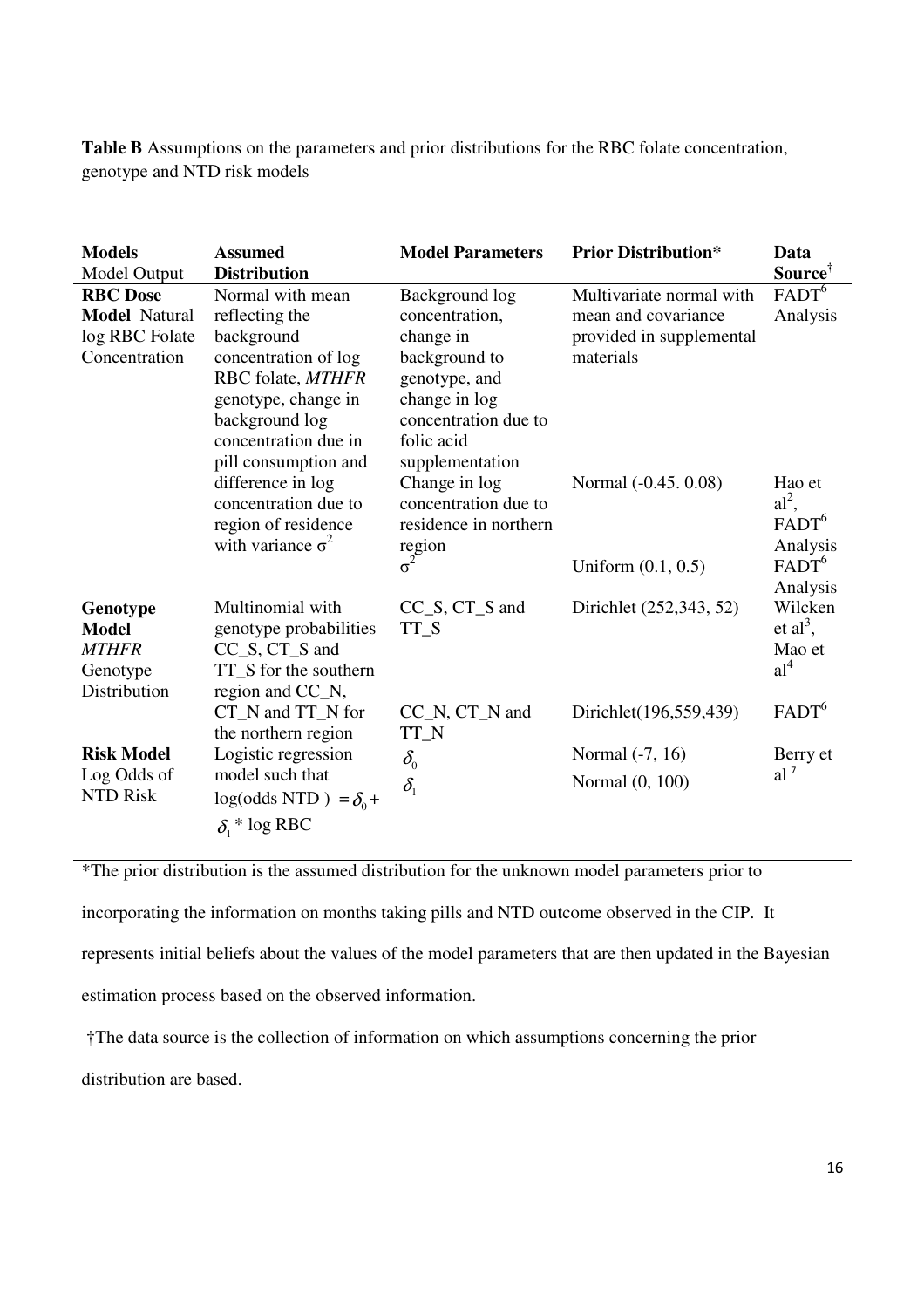**Table C** Adjusted months taking daily doses of 400 µg folic acid pills until closing of fetal neural tube by region in the Community Intervention Project (CIP)

|                           | Region |                |         |      |         |      |
|---------------------------|--------|----------------|---------|------|---------|------|
|                           | North  |                | South   |      | Total   |      |
| Months Taking Supplement* | N      | $\%$           | N       | $\%$ | N       | $\%$ |
| 0                         | 14,377 | 48             | 12,3382 | 62   | 137,759 | 60   |
| $\leq$ 1                  | 1,819  | 6              | 12,158  | 6    | 13,977  | 6    |
| $1-2$                     | 3,917  | 13             | 15,649  | 8    | 19,566  | 9    |
| $2 - 3$                   | 3,593  | 12             | 13,376  | 7    | 16,969  | 7    |
| $3 - 4$                   | 2,546  | 9              | 10,183  | 5    | 12,729  | 6    |
| $4-6$                     | 2,511  | 8              | 12,751  | 6    | 15,262  | 7    |
| > 6 <sup>†</sup>          | 1,283  | $\overline{4}$ | 10,911  | 5    | 12,194  | 5    |
| Total                     | 30,046 |                | 198,410 |      | 228456  |      |

\* Estimated time of closure of fetal neural tube was date of initiation of last reported menstrual cycle plus 42 days. Months on pills was calculated based on pill start date until neural tube closure and were adjusted for pill taking compliance based on monthly counts of unused pills.

<sup>†</sup>Months on pills was truncated at 9 months for 289 (1%) women from the northern region and 3711

(2%) from the South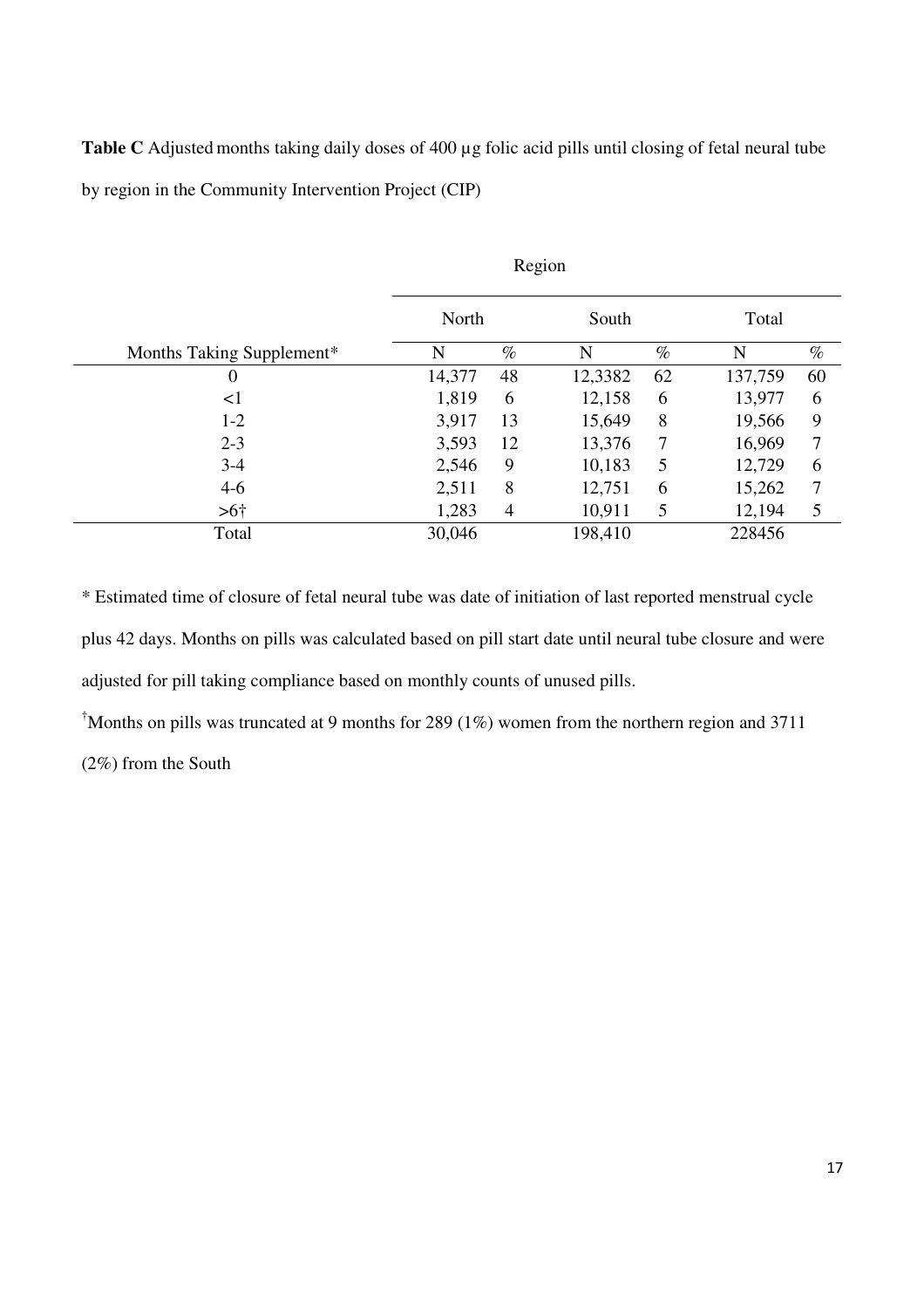|                                |                                 |            | <b>Correlation Coefficients</b> |             |             |                                |  |  |
|--------------------------------|---------------------------------|------------|---------------------------------|-------------|-------------|--------------------------------|--|--|
| Parameters                     | Estimate                        | Std. Error | $\beta_{1}$                     | $\beta_{2}$ | $\beta_{3}$ | $\beta_{\scriptscriptstyle 4}$ |  |  |
| $\beta_{\scriptscriptstyle 0}$ | 6.54                            | 0.03       | $-0.72$                         | $-0.70$     | $-0.44$     | 0.36                           |  |  |
| $\beta_{1}$                    | $-0.10$                         | 0.04       |                                 | 0.70        | 0.00        | 0.00                           |  |  |
| $\beta_{2}$                    | $-0.24$                         | 0.04       |                                 |             | 0.00        | 0.00                           |  |  |
| $\beta_{3}$                    | 0.19                            | 0.01       |                                 |             |             | $-0.97$                        |  |  |
| $\beta_{\scriptscriptstyle 4}$ | $-0.02$                         | 0.002      |                                 |             |             |                                |  |  |
|                                | Standard Deviation ( $\sigma$ ) | 0.40       |                                 |             |             |                                |  |  |
| $\ast$ See equation 2          |                                 |            |                                 |             |             |                                |  |  |

Table D Estimated parameters for quadratic model<sup>\*</sup> relating months on daily doses of 400 µg of folic acid to measured red blood cell folate concentration derived from Folic Acid Dosing Trial data

See equation 2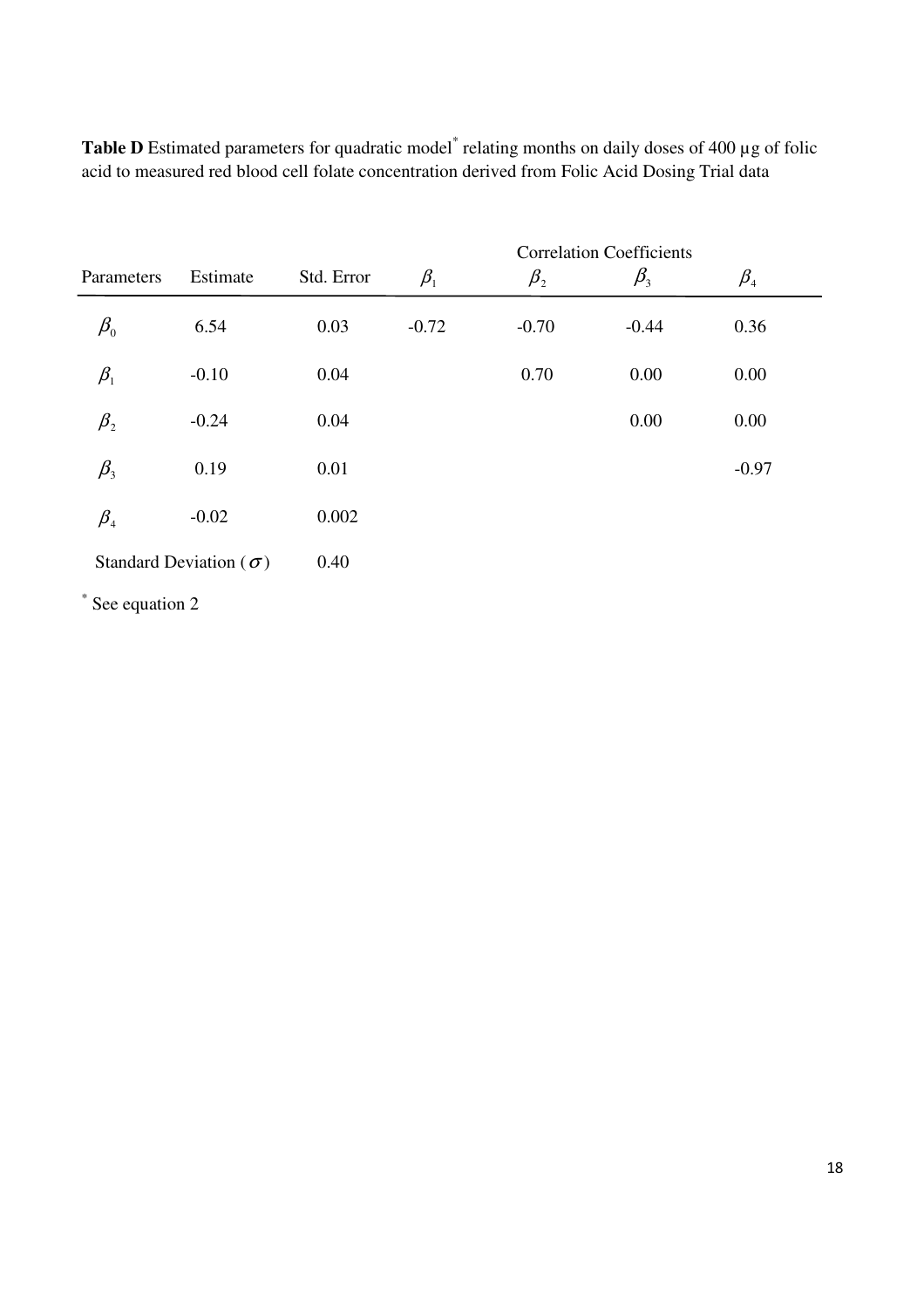**Table E** Estimated distribution of RBC folate concentration (nmol/L) at neural tube closure among 228 456 Community Intervention Project (CIP) participants

| <b>RBC Folate Concentration (nmol/L)</b> | <b>Estimated Percentage %*</b> | 95% Uncertainty Interval |
|------------------------------------------|--------------------------------|--------------------------|
| $0 - 400$                                | 0.0                            | $0.0 \text{ to } 6.5$    |
| $401 - 500$                              | 6.9                            | 1.2 to 7.5               |
| $501 - 600$                              | 2.3                            | 1.5 to 2.9               |
| $601 - 700$                              | 2.5                            | 1.8 to 3.4               |
| $701 - 800$                              | 1.3                            | $0.0 \text{ to } 2.7$    |
| $801 - 900$                              | 54.2                           | $0.0$ to 55.2            |
| $901 - 1000$                             | 3.0                            | 2.5 to 57.1              |
| $1001 - 1100$                            | 3.5                            | 2.8 to 5.0               |
| $1101 - 1200$                            | 4.5                            | 3.9 to 6.2               |
| $1201 - 1300$                            | 4.7                            | 4.1 to 6.5               |
| $1301 - 1400$                            | 4.8                            | 4.1 to 6.4               |
| $1401 - 1500$                            | 5.9                            | 4.6 to 9.8               |
| $1501 +$                                 | 5.2                            | $0.0 \text{ to } 8.8$    |

The estimates were derived using the estimated parameters of the RBC folate concentration model with inputs reflecting the observed number of months of folic acid supplementation among CIP participants. Estimated time of closure of fetal neural tube was date of initiation of last reported menstrual cycle plus 42 days. Details on the model, underlying assumptions and methods used to develop thee estimates are provided in the supplemental material.

\*This estimate is the median of posterior distribution of possible values for the percentage of CIP participants with RBC folate concentrations in the given range.

<sup>†</sup>The lower value of this interval is the 2.5<sup>th</sup> percentile of the posterior distribution of possible values for the percentage of CIP participants with estimated RBC folate concentrations in the given range and the upper value is the  $97.5<sup>th</sup>$  percentile of that distribution.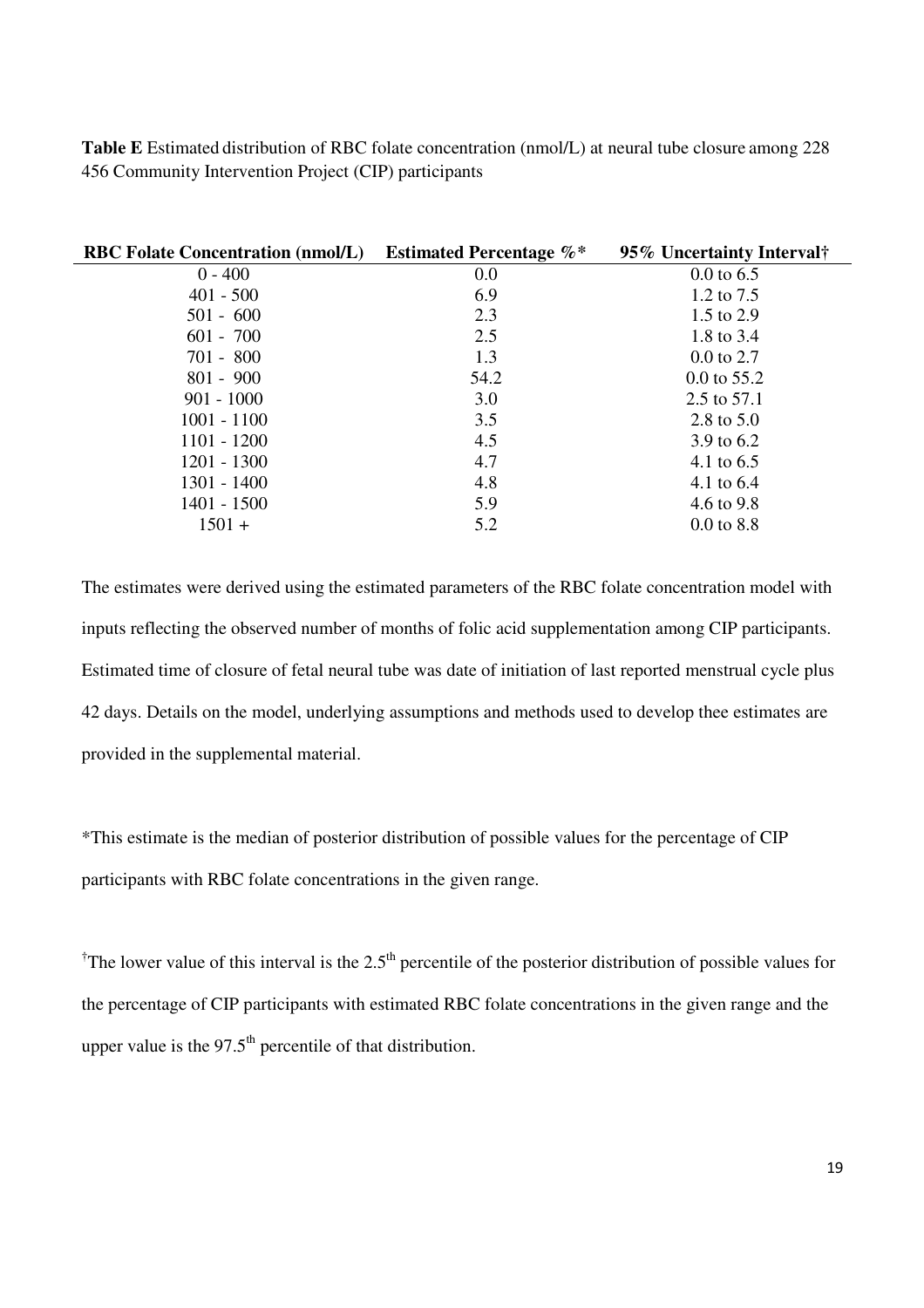Table F Posterior estimates of the parameters of the concentration, genotype and risk model based on data from the Community Intervention Projects.

|                        | <b>Parameter</b>                | <b>Median</b> | 95% Uncertainty Interval |
|------------------------|---------------------------------|---------------|--------------------------|
| <b>Concentration</b>   |                                 |               |                          |
| Model (natural         |                                 |               |                          |
| log of RBC folate      |                                 |               |                          |
| concentration          |                                 |               |                          |
| nmol/L)                |                                 |               |                          |
|                        | $\beta_{\scriptscriptstyle 0}$  | 6.18          | 6.04 to 6.29             |
|                        | $\beta_{\scriptscriptstyle 1}$  | $-0.094$      | $-0.14$ to $-0.035$      |
|                        | $\beta_{2}$                     | $-0.24$       | $-0.29$ to $-0.18$       |
|                        | $\beta_{3}$                     | 0.20          | $0.16$ to $0.23$         |
|                        | $\beta_{\scriptscriptstyle 4}$  | $-0.019$      | $-0.023$ to $-0.013$     |
|                        | $\beta$ _ South                 | 0.69          | $0.60$ to $0.80$         |
|                        | $\sigma$                        | 0.14          | 0.10 to 0.21             |
| <b>Genotype Model</b>  |                                 |               |                          |
| (genotype              |                                 |               |                          |
| frequency in           |                                 |               |                          |
| populations)           |                                 |               |                          |
|                        | South CC                        | 0.39          | 0.35 to 0.43             |
|                        | South CT                        | 0.53          | 0.49 to 0.56             |
|                        | South TT                        | 0.08          | $0.06$ to $0.10$         |
|                        | North CC                        | 0.16          | 0.14 to 0.18             |
|                        | North CT                        | 0.47          | 0.44 to 0.50             |
|                        | North TT                        | 0.37          | 0.34 to 0.40             |
| <b>Risk Model (log</b> |                                 |               |                          |
| <b>Odds of NTD</b>     |                                 |               |                          |
| risk)                  |                                 |               |                          |
|                        | $\delta_{\scriptscriptstyle 0}$ | 4.57          | 2.45 to 6.64             |
|                        | $\delta_{1}$                    | $-1.70$       | $-2.01$ to $-1.38$       |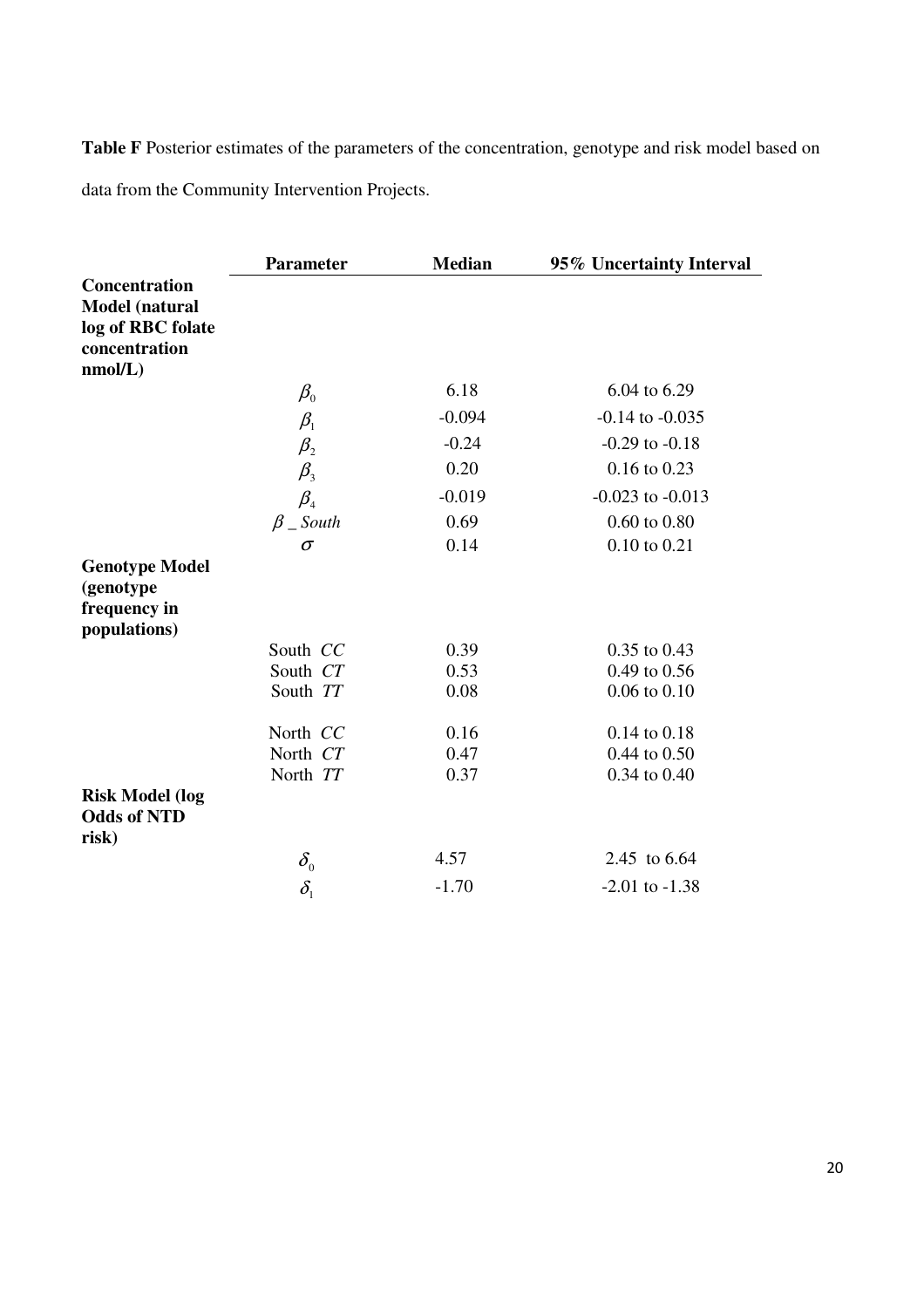|                  | <b>Pre to Fortification</b> |                                            |            |                                                      | <b>Post to Fortification</b>                                                   |                                            |                                                                     |                                                      |                                            |                                                      |
|------------------|-----------------------------|--------------------------------------------|------------|------------------------------------------------------|--------------------------------------------------------------------------------|--------------------------------------------|---------------------------------------------------------------------|------------------------------------------------------|--------------------------------------------|------------------------------------------------------|
|                  | All women*                  |                                            | All women* |                                                      | <b>Pregnant Women</b><br><b>All Trimesters</b><br>Non to supplements<br>users‡ |                                            | <b>Pregnant women</b><br><b>All Trimesters</b><br>supplement users# |                                                      | <b>Pregnant Women</b><br>$1st$ trimester‡§ |                                                      |
| Centiles         | nmol/L                      | Median<br>NTD risk†<br>$(95\% \text{ UI})$ | nmol/<br>L | Median<br><b>NTD</b><br>risk†<br>$(95\% \text{ UI})$ | nmol/L                                                                         | Median<br>NTD risk†<br>$(95\% \text{ UI})$ | nmol/L                                                              | Median<br><b>NTD</b><br>risk†<br>$(95\% \text{ UI})$ | nmol/L                                     | Median<br><b>NTD</b><br>risk†<br>$(95\% \text{ UI})$ |
| 5th              | 407                         | 35.9                                       | 695        | 14.6                                                 |                                                                                |                                            |                                                                     |                                                      |                                            |                                                      |
| $10^{\text{th}}$ | 482                         | (28.1)<br>46.2)<br>27.0                    | 810        | (12.4)<br>17)<br>11.2                                | 746                                                                            | 12.9                                       | 1229                                                                | 5.6                                                  | 982                                        | 8.1                                                  |
| $25^{\text{th}}$ | 647                         | (21.9)<br>33.4)<br>16.4                    | 1050       | $(9.6)$ to<br>13.1)<br>7.2                           | 1042                                                                           | $(11$ to<br>15.1)<br>7.3                   | 1683                                                                | (4.4 t <sub>0</sub> )<br>6.8)<br>$\geq$              | 1166                                       | (6.8)<br>9.6)<br>6.1                                 |
| $50^{\text{th}}$ | 904                         | $(13.9)$ to<br>19.3)<br>9.4                | 1379       | (6.0 <sub>to</sub> )<br>8.6)<br>4.6                  | 1278                                                                           | (6.1)<br>8.8)<br>5.2                       | 2024                                                                | $\,>$                                                | 1550                                       | $(4.9)$ to<br>7.4)<br>$\geq$                         |
| 75 <sub>th</sub> | 1277                        | $(7.8)$ to<br>10.9)<br>5.2                 | 1810       | $(3.5)$ to<br>5.8)<br>$\geq$                         | 1682                                                                           | (4.1)<br>6.5)<br>$\geq$                    | 2455                                                                | $\geq$                                               | 2029                                       | >                                                    |
|                  |                             | (4.1)<br>6.6)                              |            |                                                      |                                                                                |                                            |                                                                     |                                                      |                                            | $\geq$                                               |
| 90th             | 1785                        | $\, >$                                     | 2369       | $\,>$                                                | 2375                                                                           | $\,>$                                      | 3029                                                                | $\,>$                                                | 2561                                       |                                                      |
| <b>Total</b>     |                             | 13.0<br>(10.1)<br>16.4)                    |            | 5.9<br>(4.2)<br>7.8)                                 |                                                                                | $\rm NC$                                   | $\rm NC$                                                            | NC                                                   |                                            | $\rm NC$                                             |

Table G Estimated NTD risk per 10 000 births and 95% uncertainty intervals for the predicted NTD risk for various RBC folate concentrations among U.S. women

All RBC folate concentrations were normalized to the method used in the both the Daly and Hao paper using standardizing equations generated from Pfeiffer 2011 NHANES RBC folate [nmol/L] = (Dublin RBC folate [nmol/L] \* 0.7876) + 34.2802 [nmol/L]-personal communication.

\* RBC folate concentrations are from Pfeiffer et a. Journal of Nutrition 2012 –Supplemental Table 4 female participants 4 y and older during the pre-fortification period -NHANES 1988–1994 and Supplemental Table 6 Total female participants aged 4 years and older NHANES 2005-2010.<sup>9</sup>

† The estimates were derived using the estimated parameters of the NTD risk model. The presented estimate is the median of the posterior distribution of possible values for the NTD risk associated with the specified RBC folate concentration. Details on the model, underlying assumptions and methods used to develop the estimates are provided in the supplemental material. 95% uncertainty interval = 95% UI The lower values of this interval is the  $2.5<sup>th</sup>$  percentile of the posterior distribution for possible values of the NTD risk associated with the specified RBC folate concentration and the upper value is the  $97.5<sup>th</sup>$ percentile of that distribution.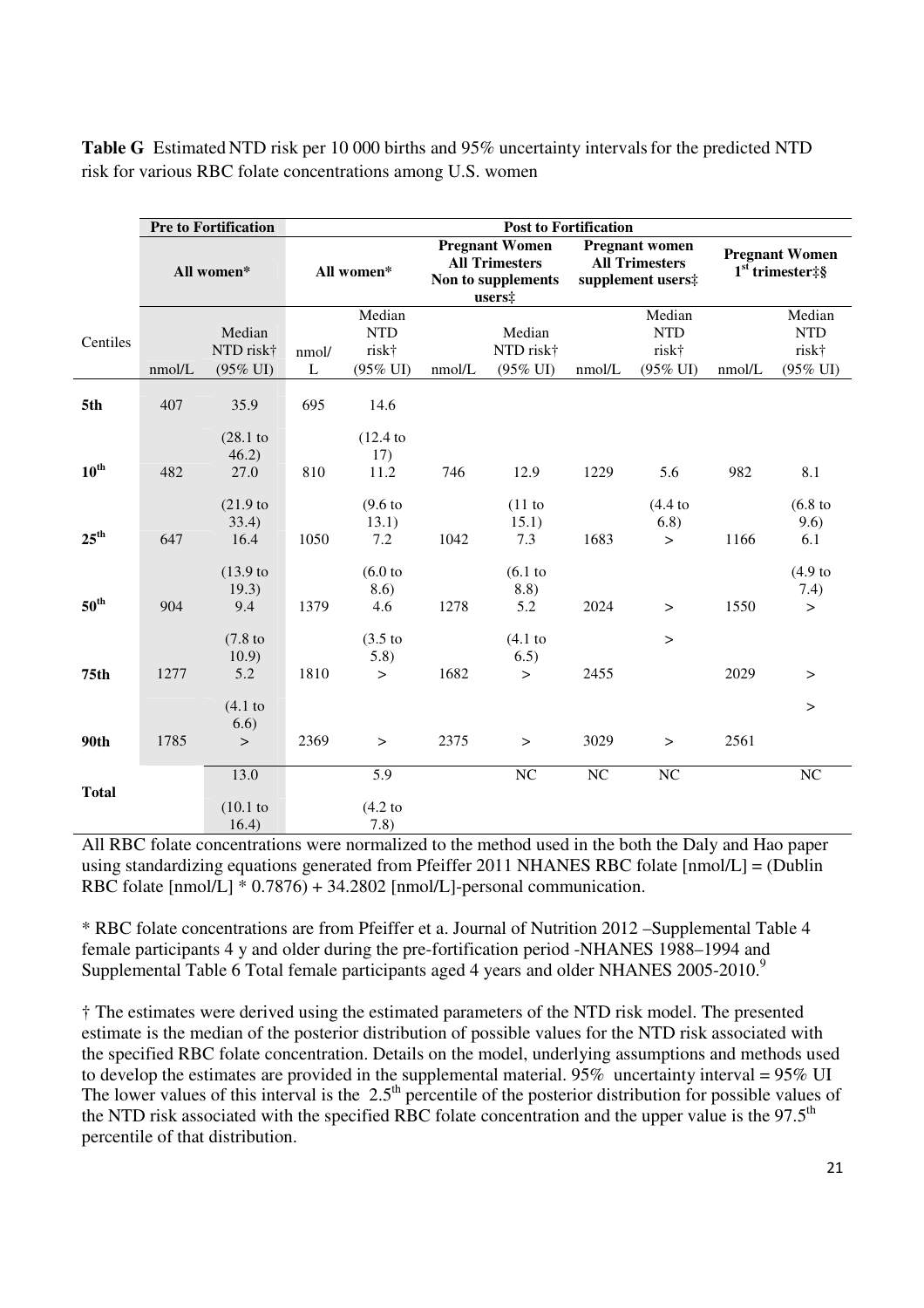‡ Adjusted RBC folate concentrations from Branum et al. 2013 –Table 5 <sup>10</sup>

§ Combination of all pregnant women consuming both fortified foods and ready to eat cereal in addition to dietary folate, but not supplements.

> Estimated NTD risks were not calculated for values >1500nmol/L as these are outside if the range of estimated RBC folate concentrations in the model.

NC= not calculated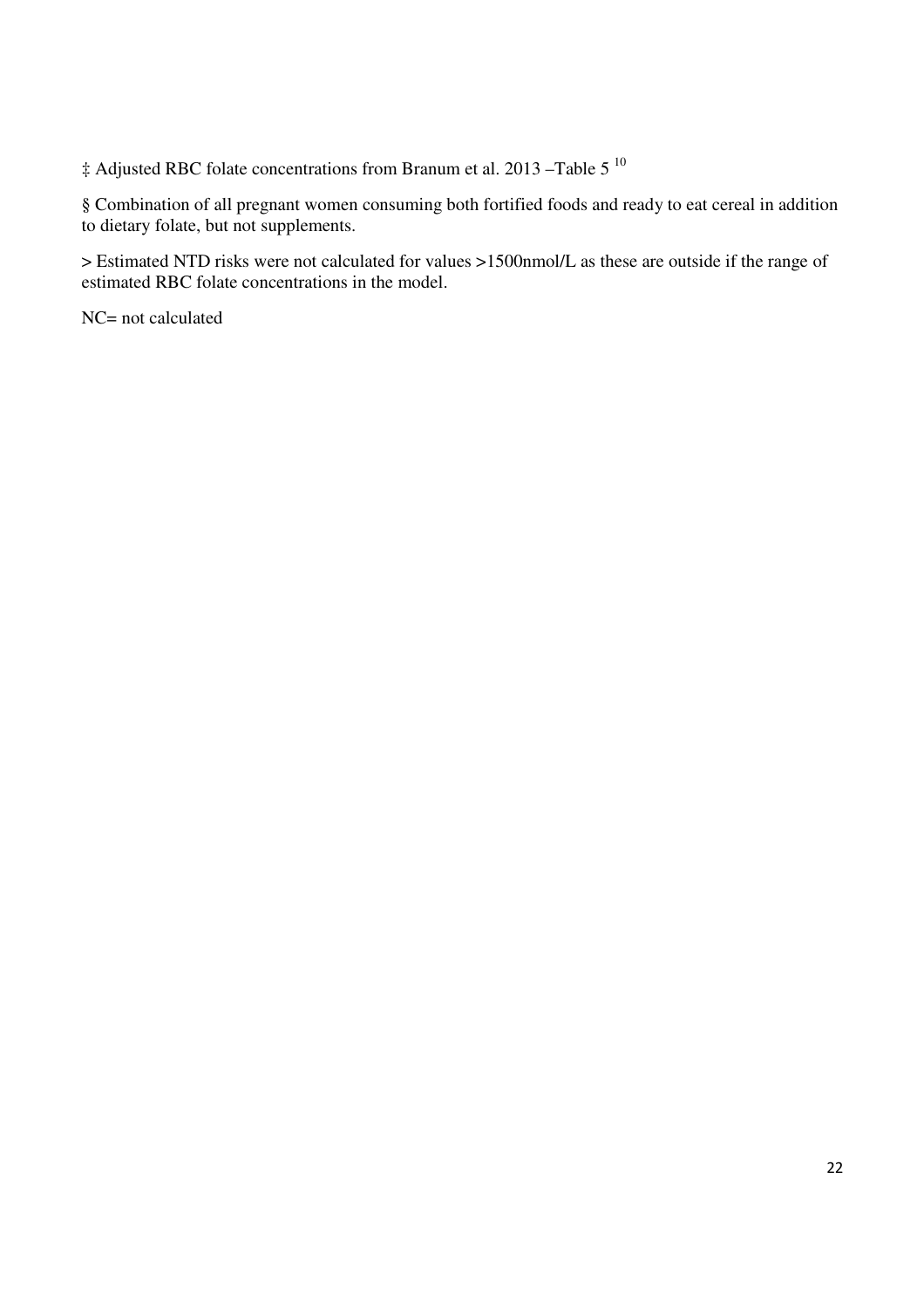## **Figure Legends**

**Fig A** Sample selection Community Intervention Project (CIP)

**Fig B** Sample selection – Folic Acid Dosing Trial (FADT)

Fig C Observed and predicted RBC folate concentration (nmol/L) based on months consuming daily doses of 400 µg of folic acid by *MTHFR* 677 C to T genotype based on Folic Acid Dosing Trial (FADT) data

**Fig D** Markov Chain Monte Carlo history plots (red = chain 1, black = chain2) and Gelman Rubin Statistic plots (red = Gelman Rubin Statistic, blue = between chain variance, green = within chain variance) for the intercept,  $\delta_0$  and log odds ratio,  $\delta_1$ , parameters in the assumed logistic regression relating estimated RBC folate concentration and NTD risk using data from the Community Intervention Project (CIP)

**Fig E Impact of Alternative Priors** Ninety-five percent posterior uncertainty intervals for estimated NTD risk (per 10 000) associated with folate concentrations between 500 and 1500 nmol/L

**Fig F** RBC folate mean concentrations from controlled trials with subjects receiving ~400 µg folic acid per day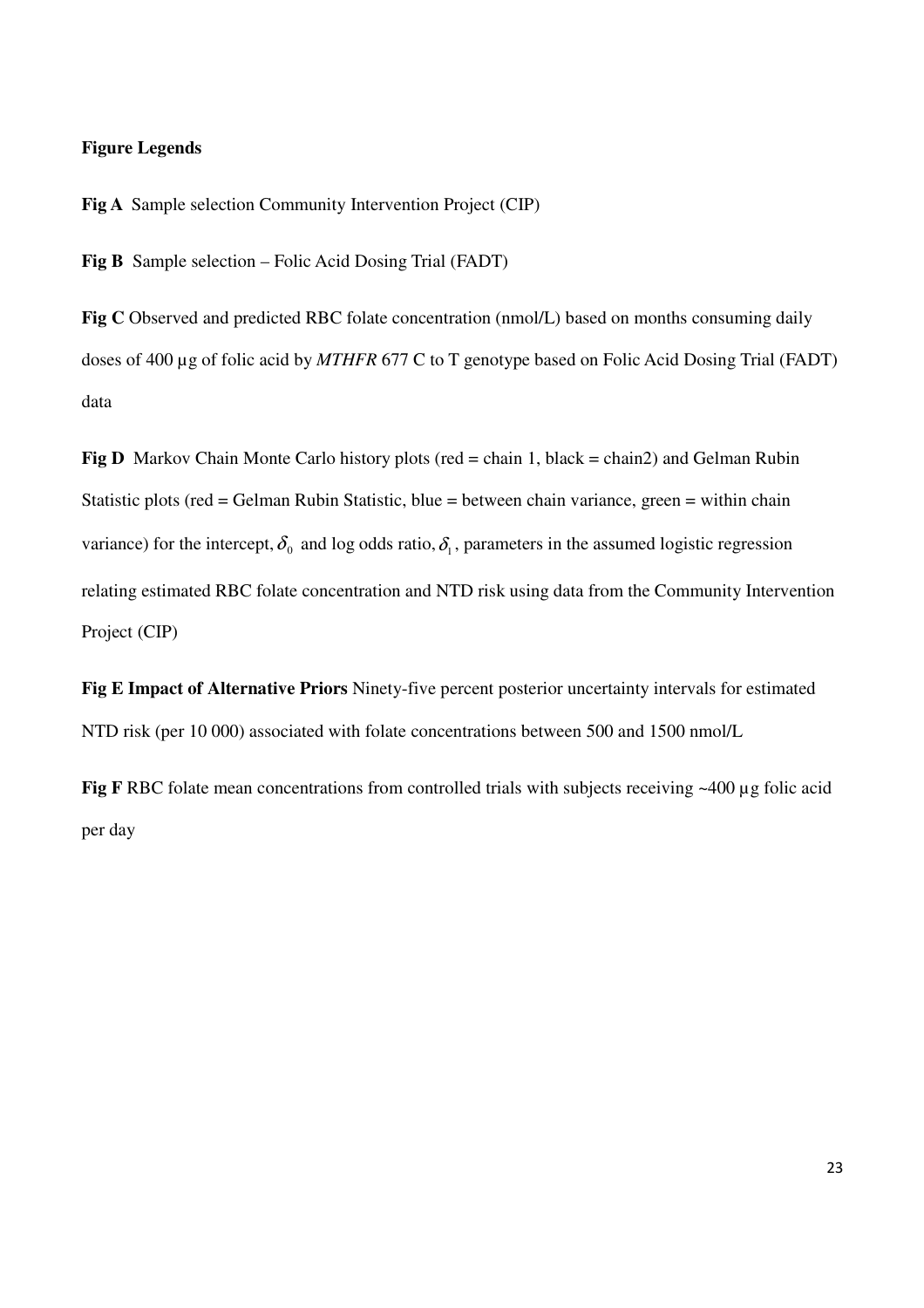# **Fig A** Sample selection Community Intervention Project (CIP)

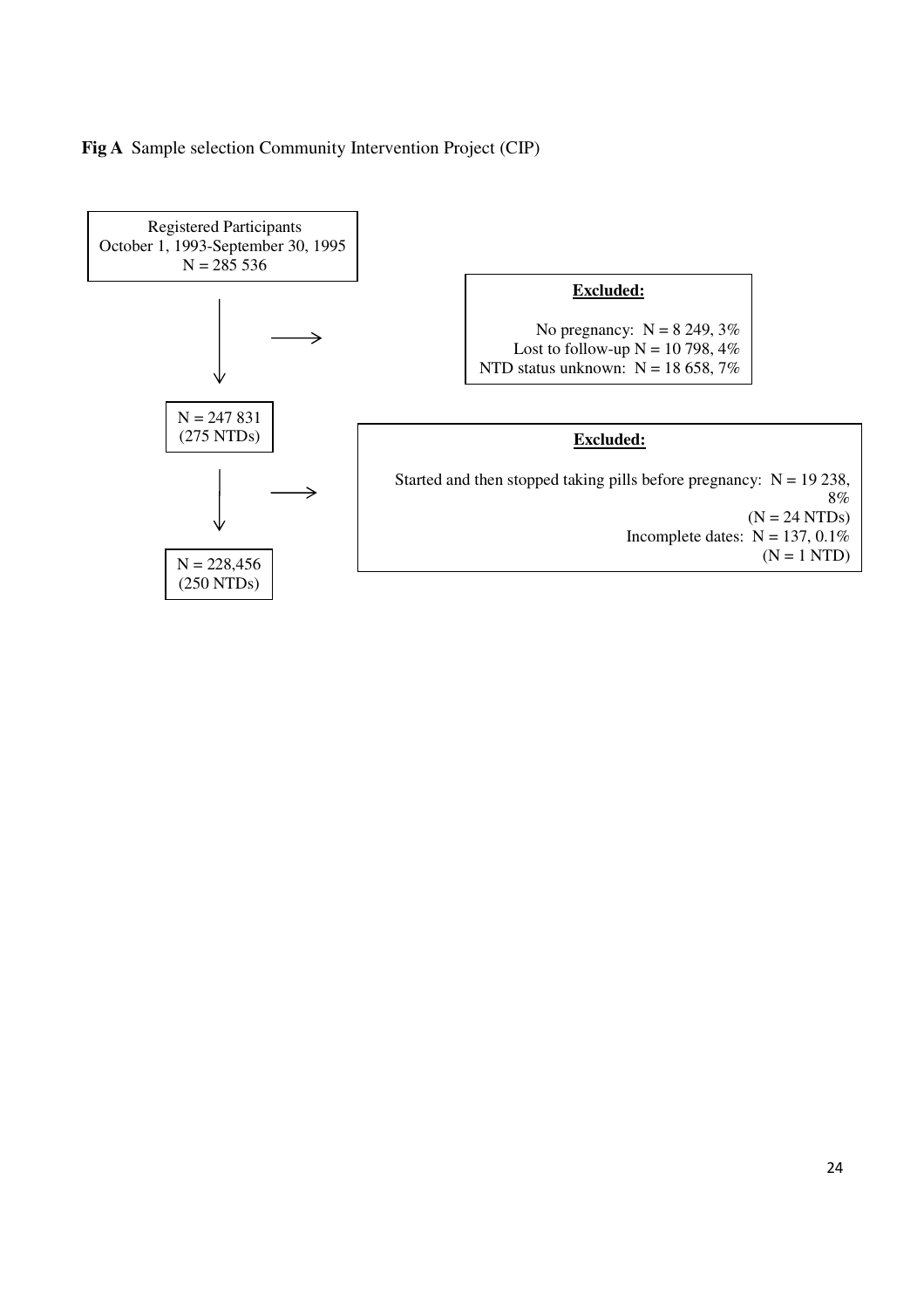## **Fig B** Sample selection – Folic Acid Dosing Trial (FADT)



Note: Baseline RBC folate concentrations (N = 1675) and *MTHFR 677*  genotypes  $(N = 1194)$  for enrolled participants (including those later excluded and referred for treatment of anemia/B12 deficiency) were available and used as priors in some aspects of the modeling.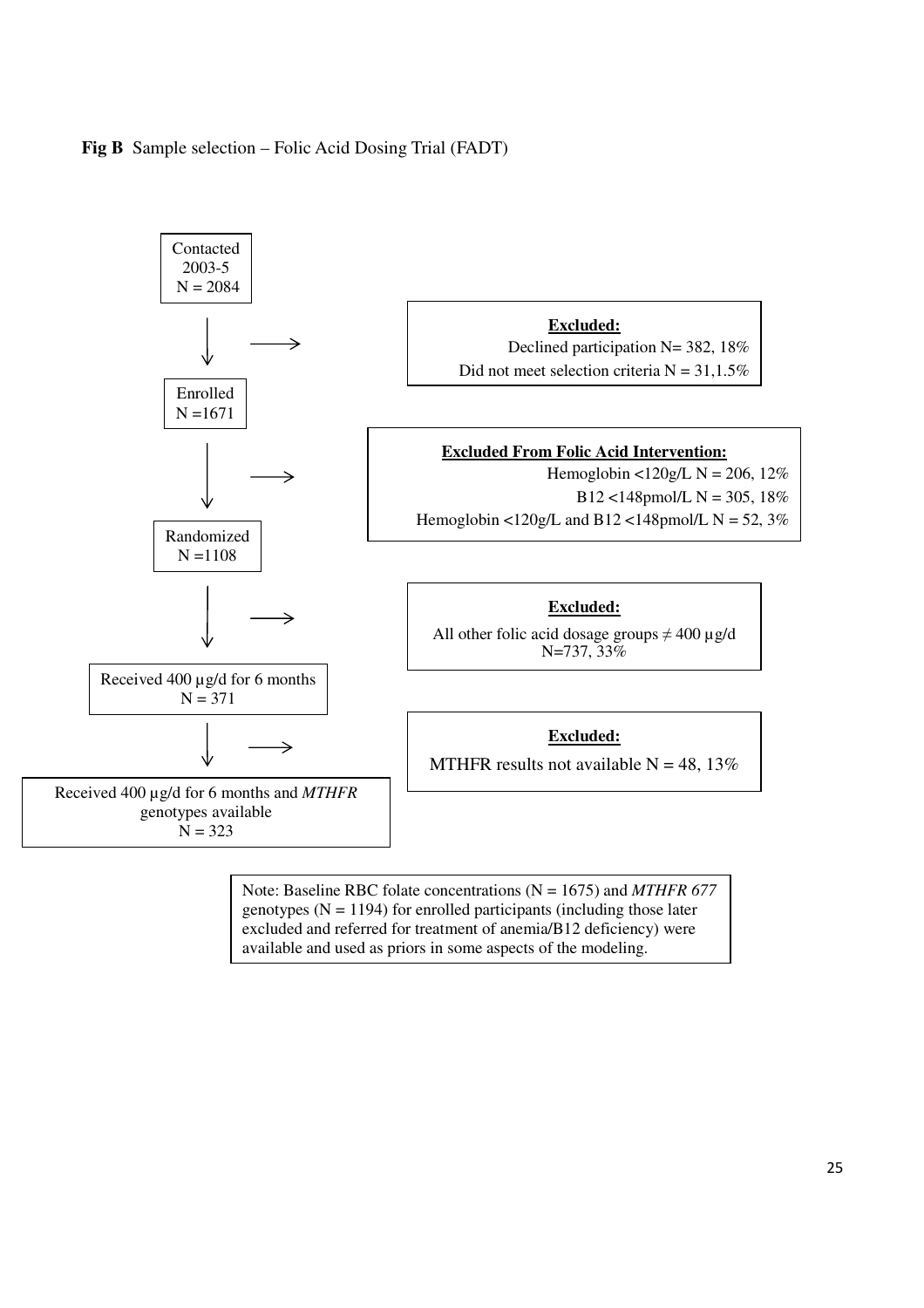Fig C Observed and predicted RBC folate concentration (nmol/L) based on months consuming daily doses of 400 µg of folic acid by *MTHFR* 677 C to T genotype based on Folic Acid Dosing Trial (FADT) data



# **Months of Folic Acid Supplementation**

- Observed RBC folate concentration
- Estimated RBC folate concentration (with 95% confidence Interval) from quadratic concentration model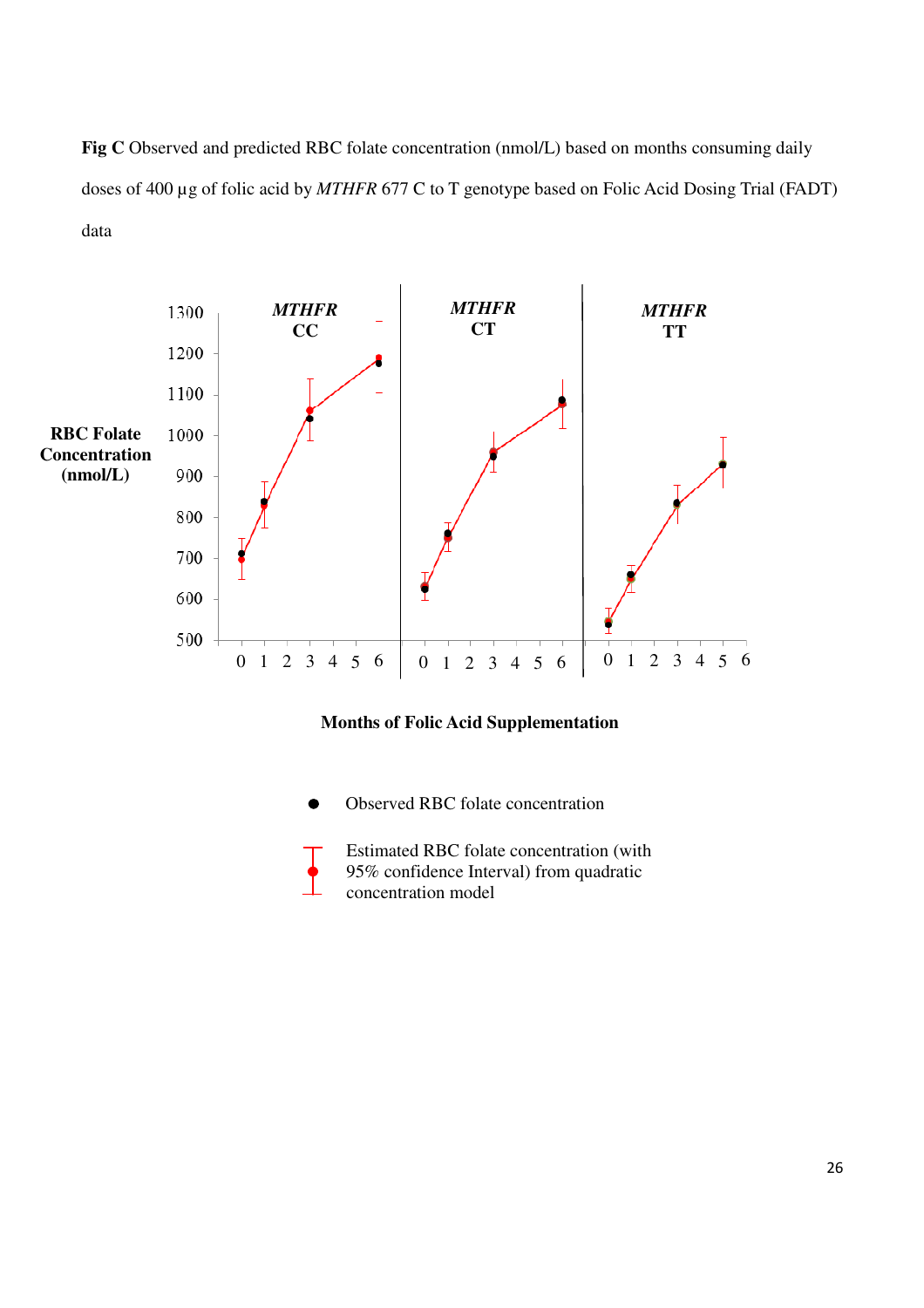**Fig D** Markov Chain Monte Carlo history plots (red  $=$  chain 1, black  $=$  chain2) and Gelman Rubin Statistic plots (red = Gelman Rubin Statistic, blue = between chain variance, green = within chain variance) for the intercept,  $\delta_0$  and log odds ratio,  $\delta_1$ , parameters in the assumed logistic regression relating estimated RBC folate concentration and NTD risk using data from the Community Intervention Project (CIP) ack = chain2) and Gelman Rubin<br>in variance, green = within chain<br>n the assumed logistic regression<br>data from the Community Interver

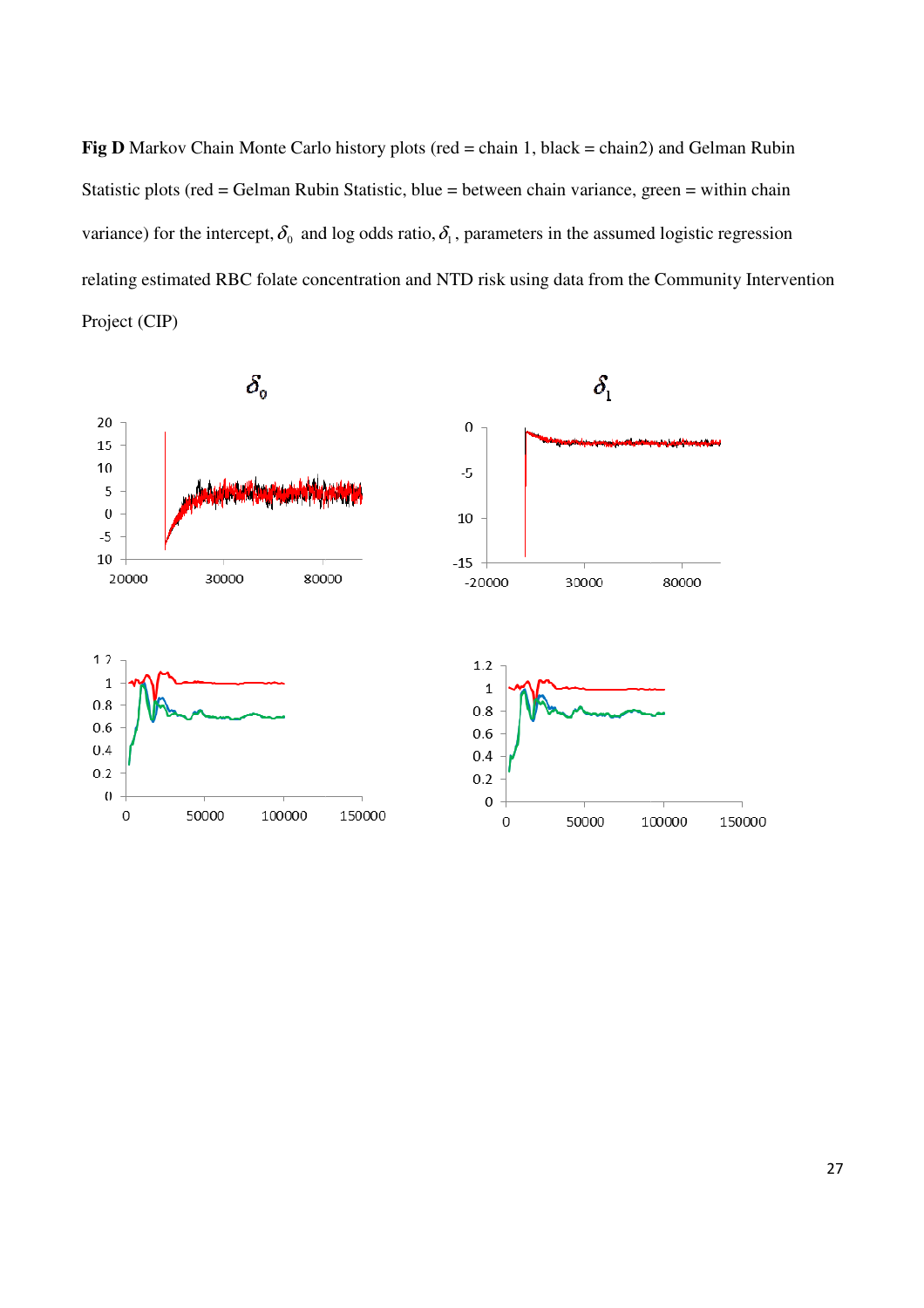**Fig E Impact of Alternative Priors** Ninety-five percent posterior uncertainty intervals for estimated NTD risk (per 10 000) associated with folate concentrations between 500 and 1500 nmol/L



RBC Folate Concentration (nmol/L)